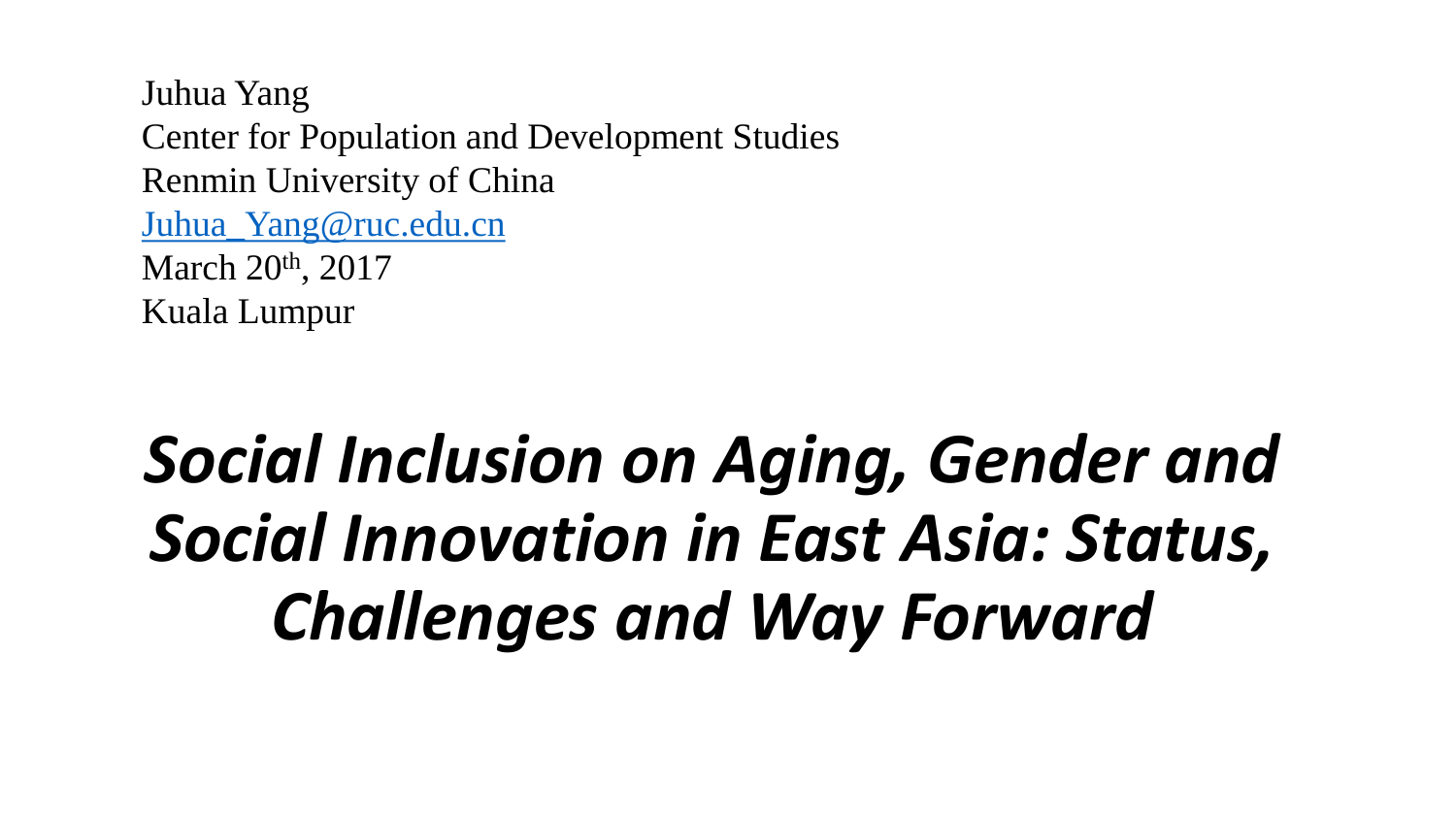# **Background**

- East Asia (EA): the most dramatic demographic transition and outstanding economic progress in recent years
- Dev. + gov. commitment to promoting a more inclusive society for all  $\rightarrow$  improved the living standards of all groups in society
- But the intersecting & coexisting of new & old demographic profiles
	- Present enduring challenges to such efforts
	- Aging and cultural practices in gender relationship  $\rightarrow$  render the elderly and women excluded in many dimensions of social life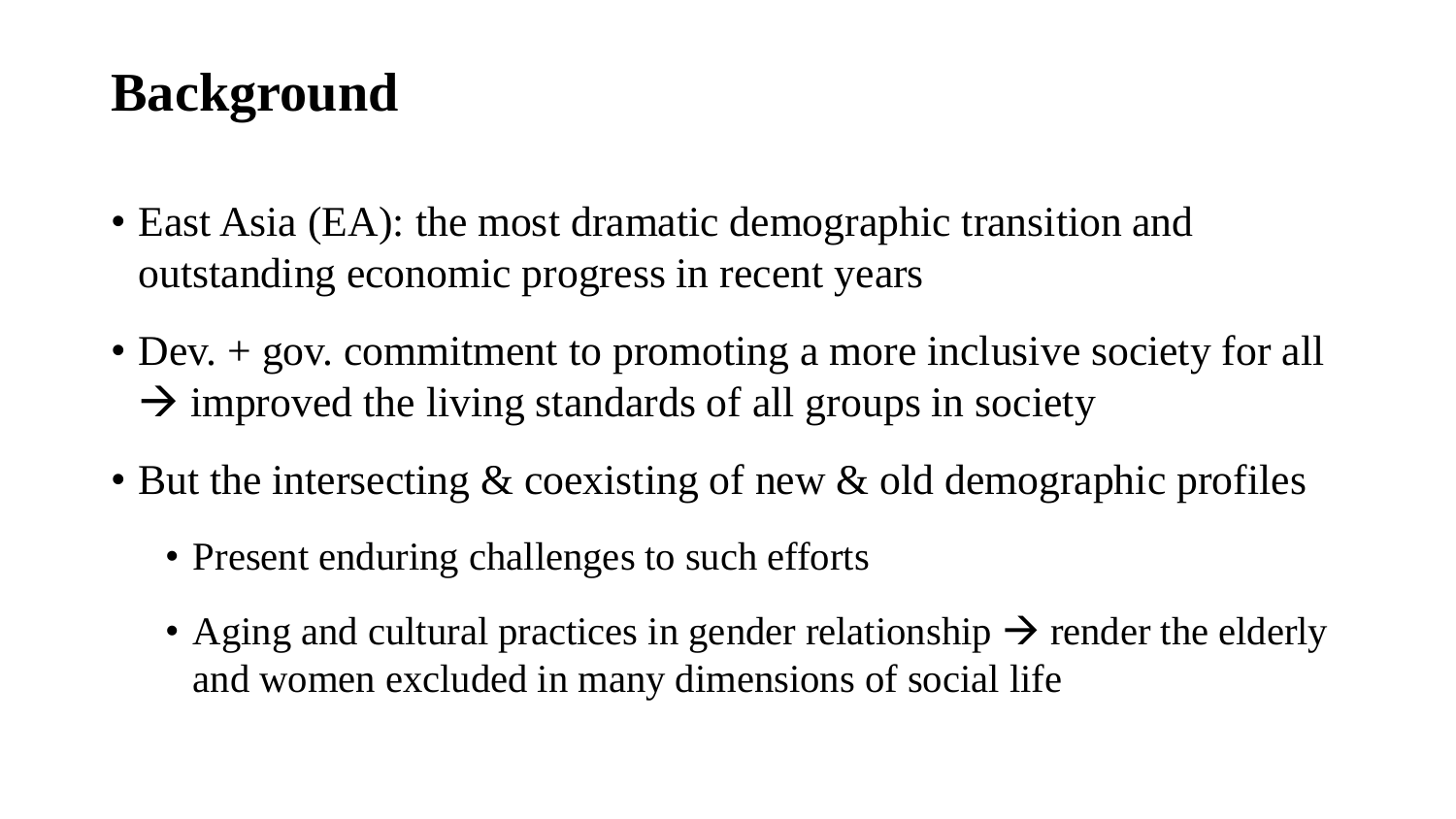# **Purpose**

- Provide an overview of the current state of research on social inclusion in East Asia (EA)
	- Five countries: China, DPRK, Japan, Mongolia, and Republic of Korea (ROK)
	- Three focusing themes: **aging**, **gender** and **social innovation**
- Assesse and identifying the challenges of policy uptake
- Suggest ways to address these issues in the region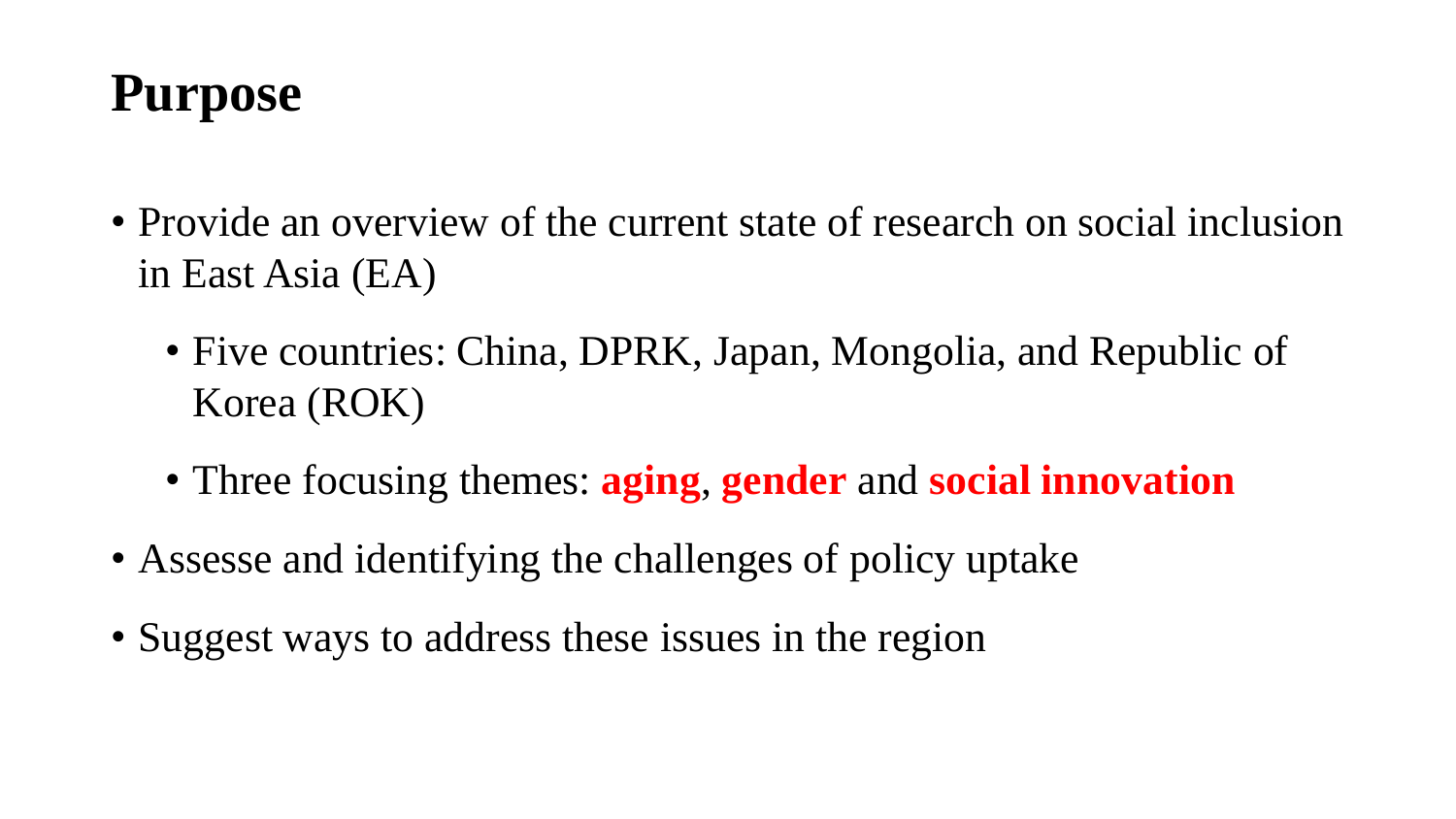# **Population aging**

- The overlap of low TFR and enhanced longevity contributes to an unprecedented pace of aging in all countries
- EA is one of the regions with the **most rapid pace** of aging, and **largest size and share** of elder population in the world
- Substantial local variations in 2015:
	- Already OLD: Japan > 33%;  $ROK = 18.54\%$  (those over 60)
	- Risk of "getting old before getting rich:" China  $= 16.1\%$ ; DPRK  $= 13\%$
	- Stable: Mongolia = 6.4%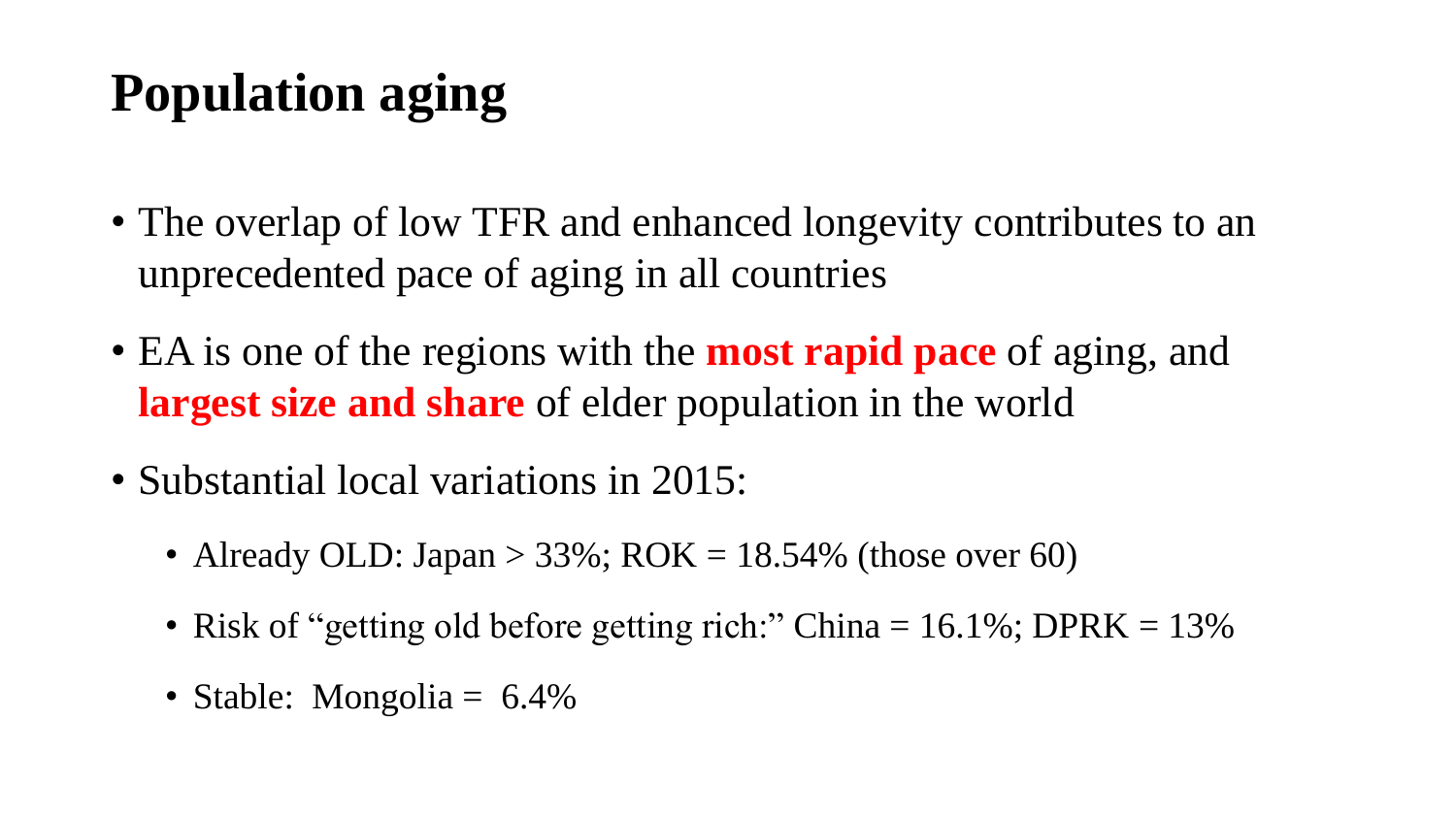### **Trend and current status of aging in EA**



#### **Figure 1. Share of People Aged 60+ in East Asian Countries: 1950-2015**

Source: World Population Prospects, the 2015 Revision (UNDP 2016)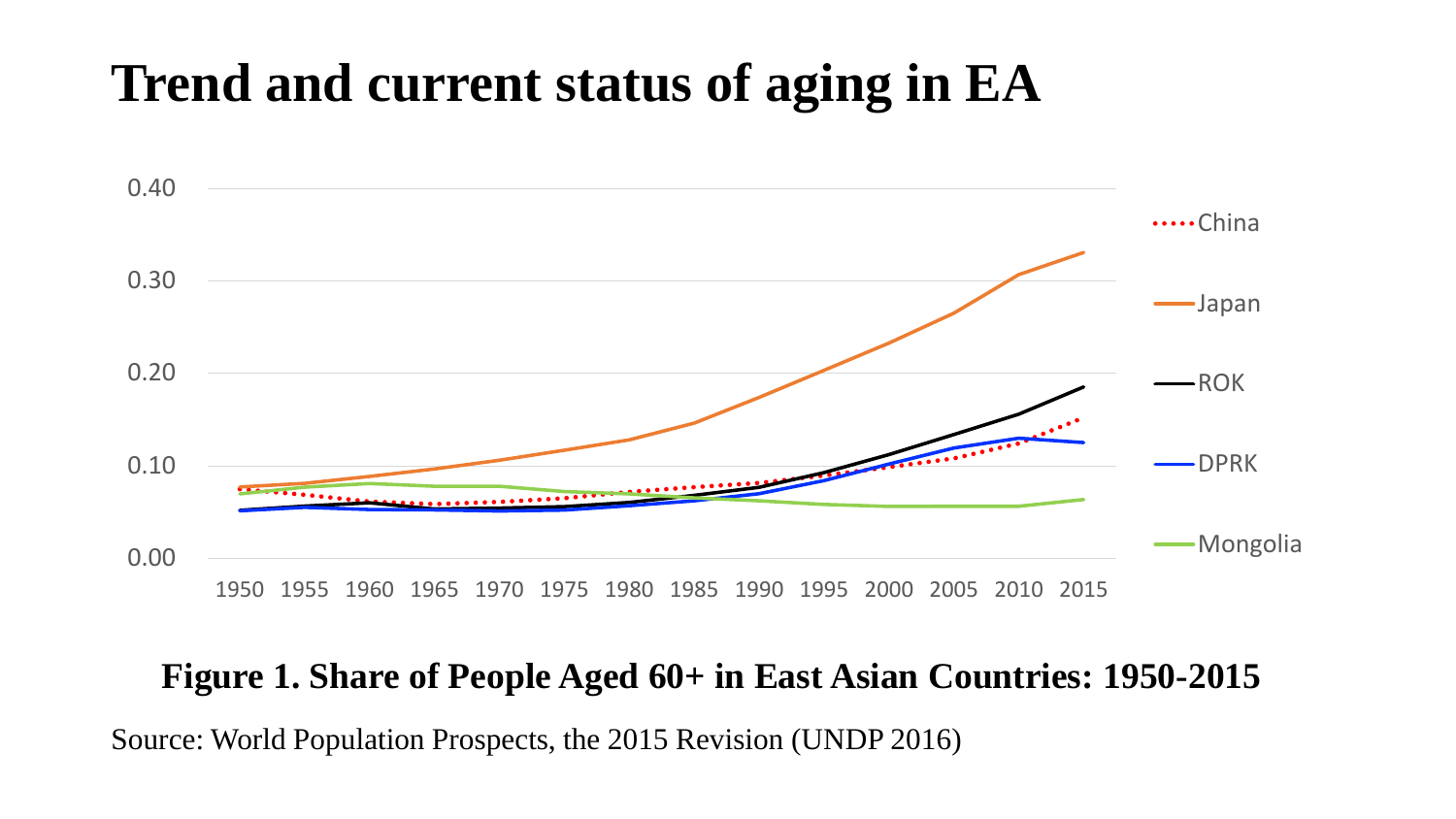# **Multifaceted and multi-leveled consequences**

### **Multifaceted**

- Pension
- Health expenditure
- Long-term care system
- Daily living support
- Psychological comfort
- Multiple & diversified needs

### **Multi-levels**

- Individual
- Household
- Community
- Government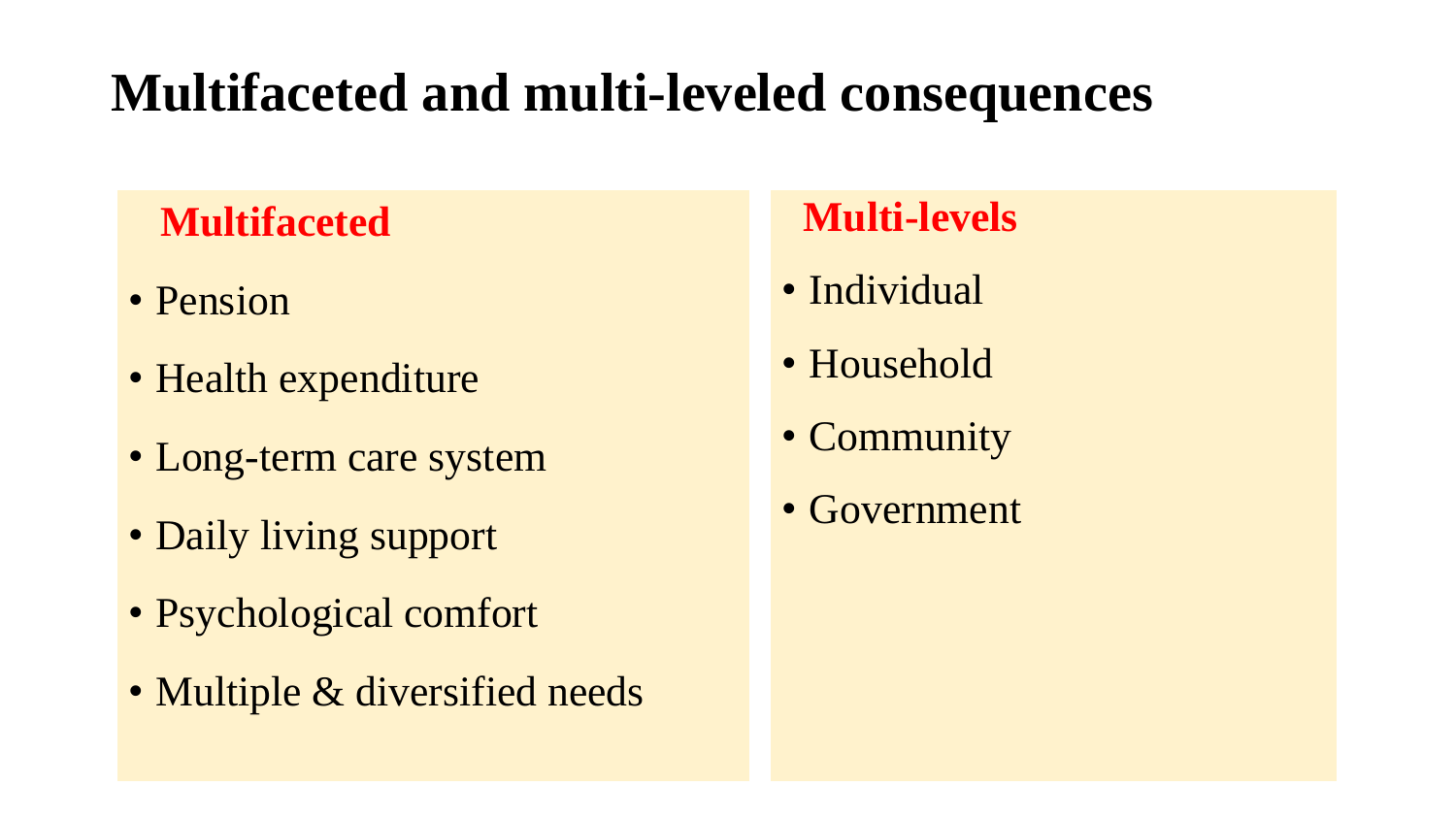### **More vulnerable elderly population**

- **Female, the oldest old, & rural elderly: more vulnerable** to poverty, face greater health problems & need more daily care & comfort
- Poverty increases with age and higher in the countryside
	- Japan, ROK and Mongolia, 2-3%% in Mongolia (WB 2016)
	- China: 22.9% in 2013; 28.9% and 9.5% in rural & urban (NDRC at PKU 2013)
- Women live longer, maternal leave + retire earlier  $\rightarrow$  (-) working years  $\rightarrow$  less pension & income savings to live on  $\rightarrow$  more economic and financial strains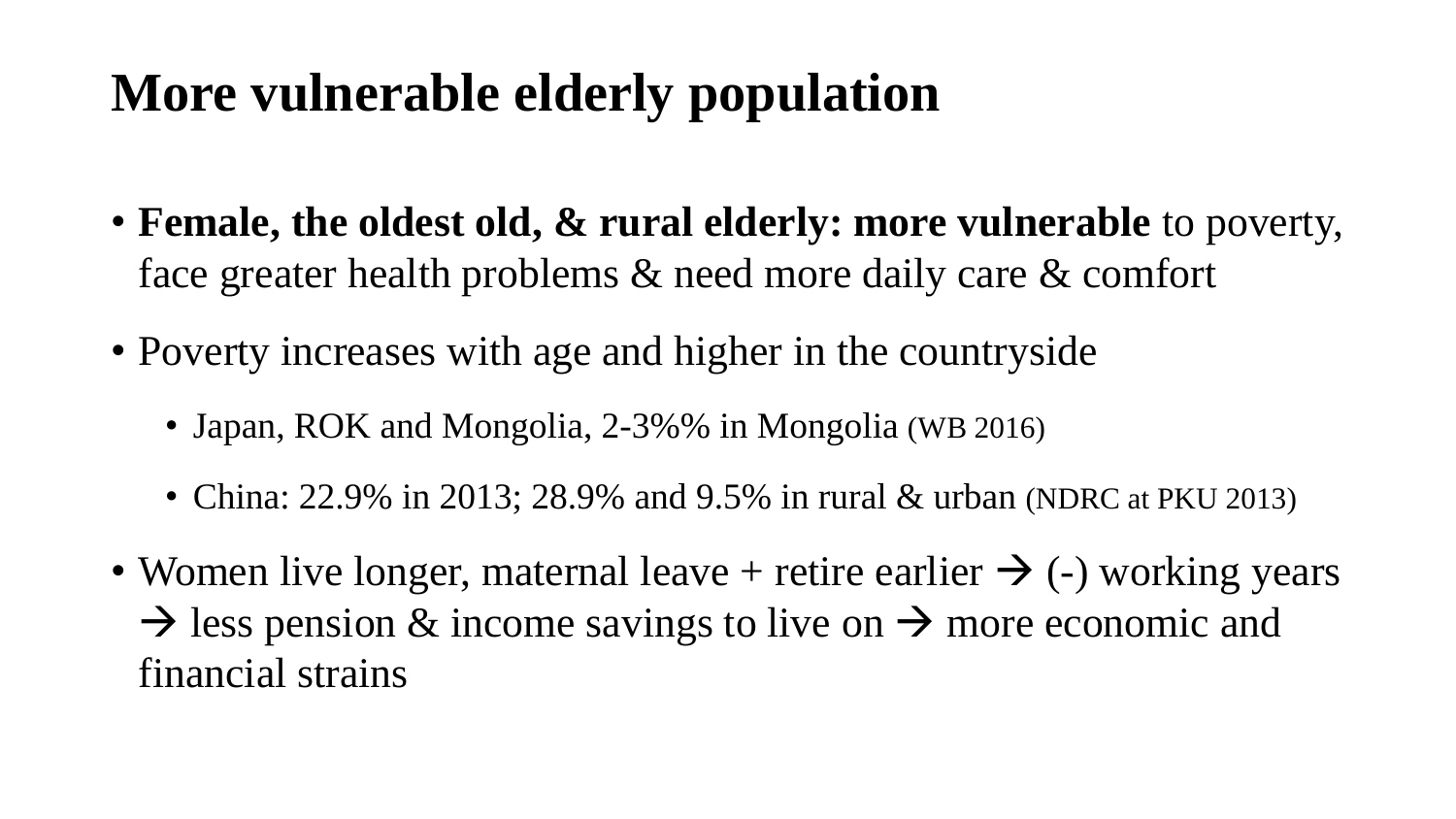

### **Figure 2. Aging Population by Gender in East Asian Countries in 2015**

Source: World Population Prospects, the 2016 Revision.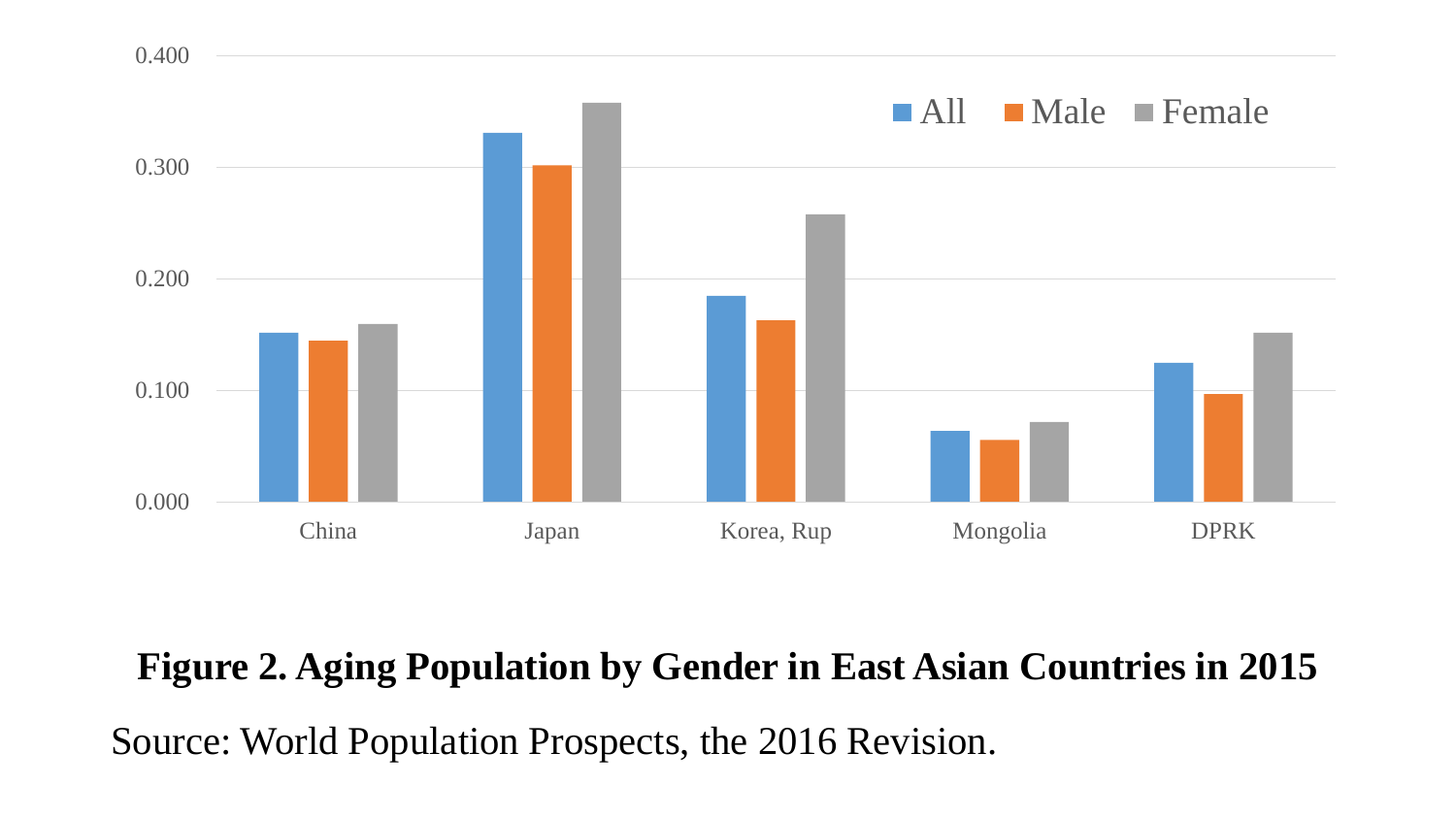- As people get older, they are more likely to suffer from physical and psych. health problems. Functional limitations (+) with age, especially among the oldest old, women & the poor
- In Japan and ROK, difficulties with physical functions are more pronounced among men than women (WB 2016)
- In China, old women have a much higher prevalence of difficulty (Gerontology Research Center 2016). The disabled elderly will reach 42m, and those aged 80 or over will be 29m by 2020 (NAC 2016)
- Rates of depression  $(+)$  with age  $\&$  poverty, especially among women in China & ROK, leading some rural elderly to commit suicide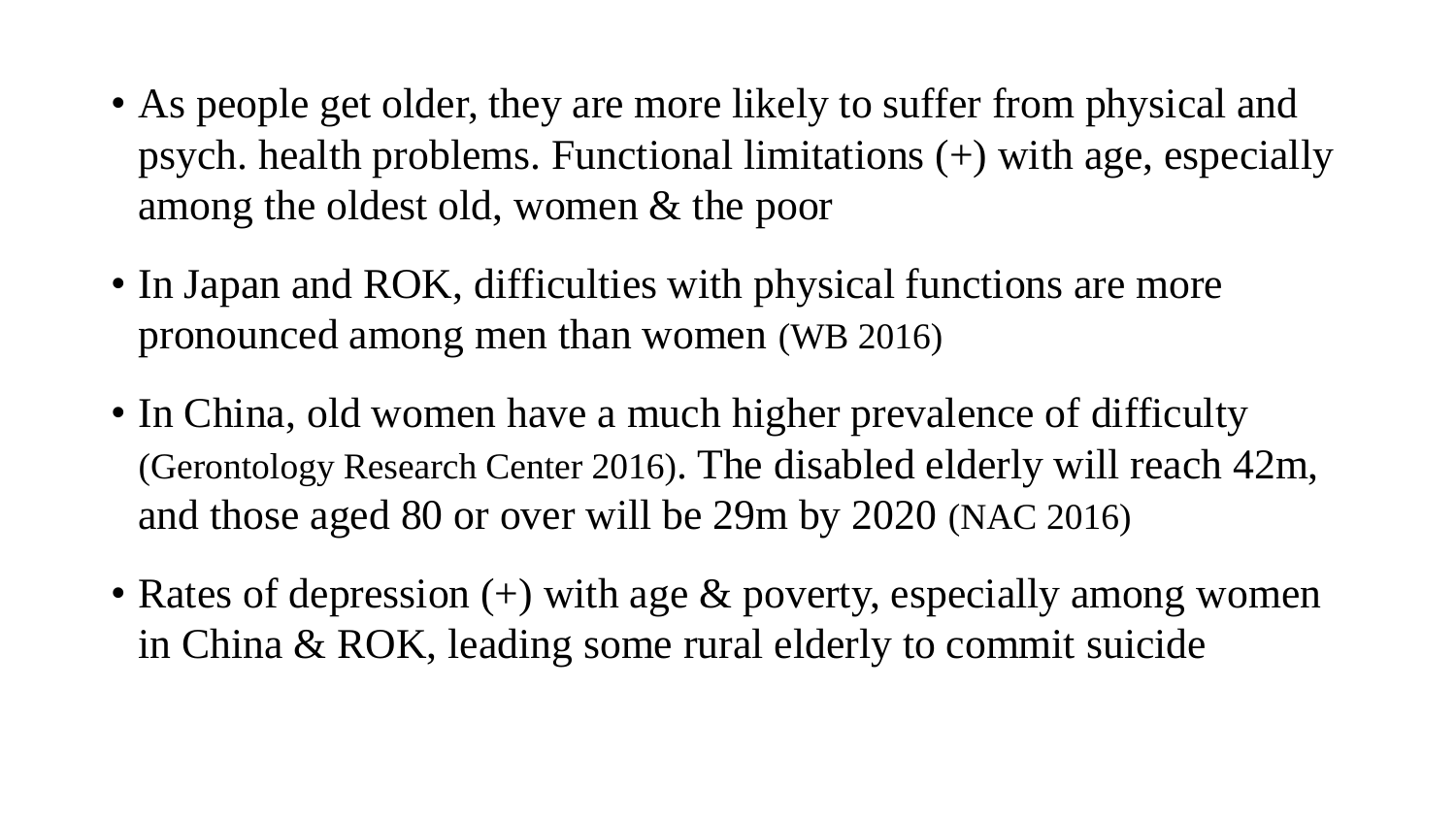### **Gender issues**

- The gender gap in later life: linked to inequality in the early life stages
- EA: well known for unequal gender relationship (GR); today, gov. have made formal commitments to promote gender equality
- Changing structure forces  $\rightarrow$  reshaped GR  $\rightarrow$  "SDT" (Lesthaeghe and van de Kaa 1986)
- Nevertheless, women still encounter significant cultural and economic barriers inside and outside the home, and spend much time on unpaid work to take care of children and the elderly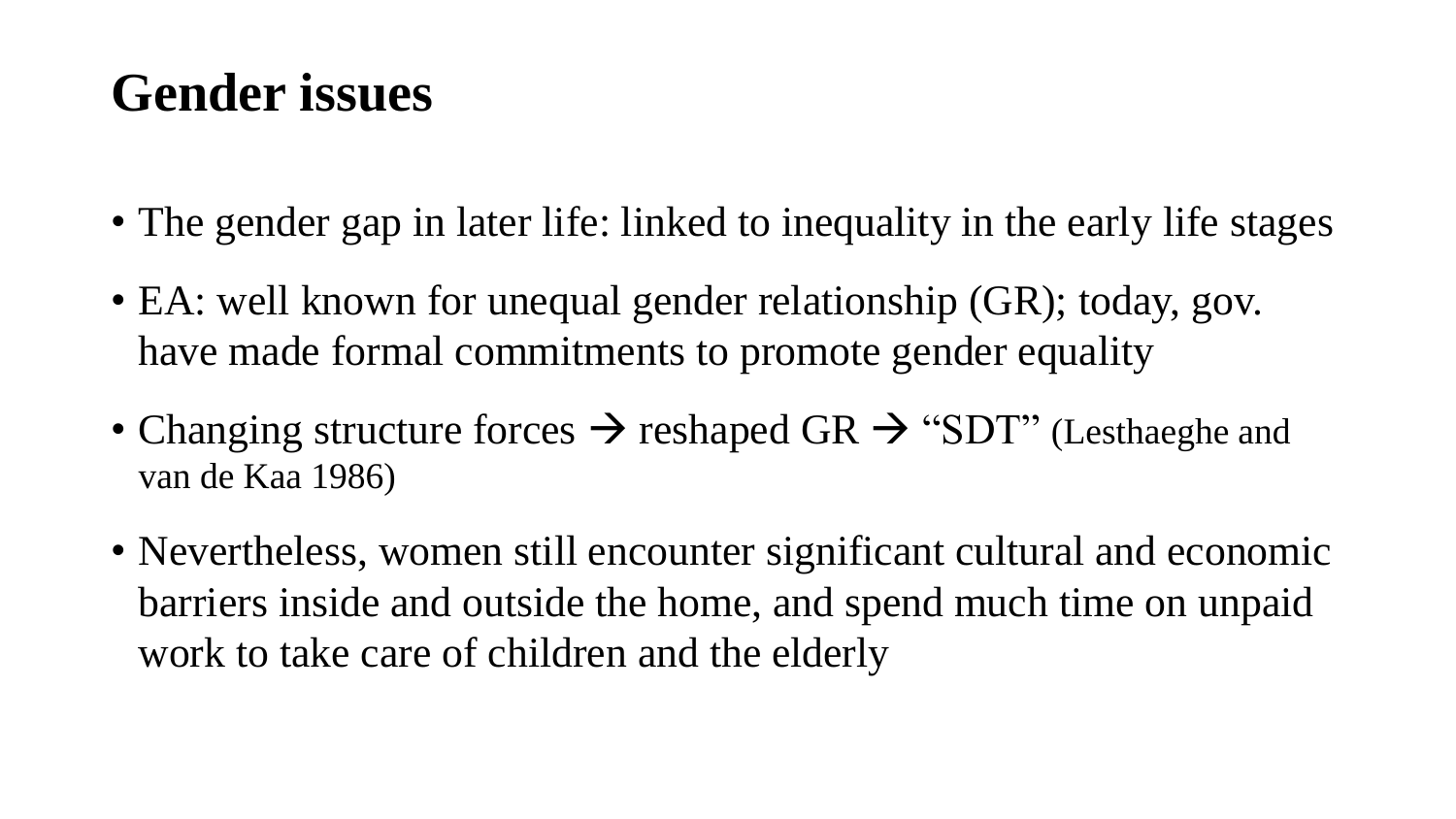# **Measurements of gender (in)equality**

Many single and composite indicators are drawn to measure GE

- Gender Development Index
- Gender Empowerment Measure
- Gender Inequality Index
- Global Gender Gap (GGG)

World Economic Forum

Comprehensive, 4 dimensions

- Econ. participation & opportunities
- Educational attainment
- Health & survival
- Political empowerment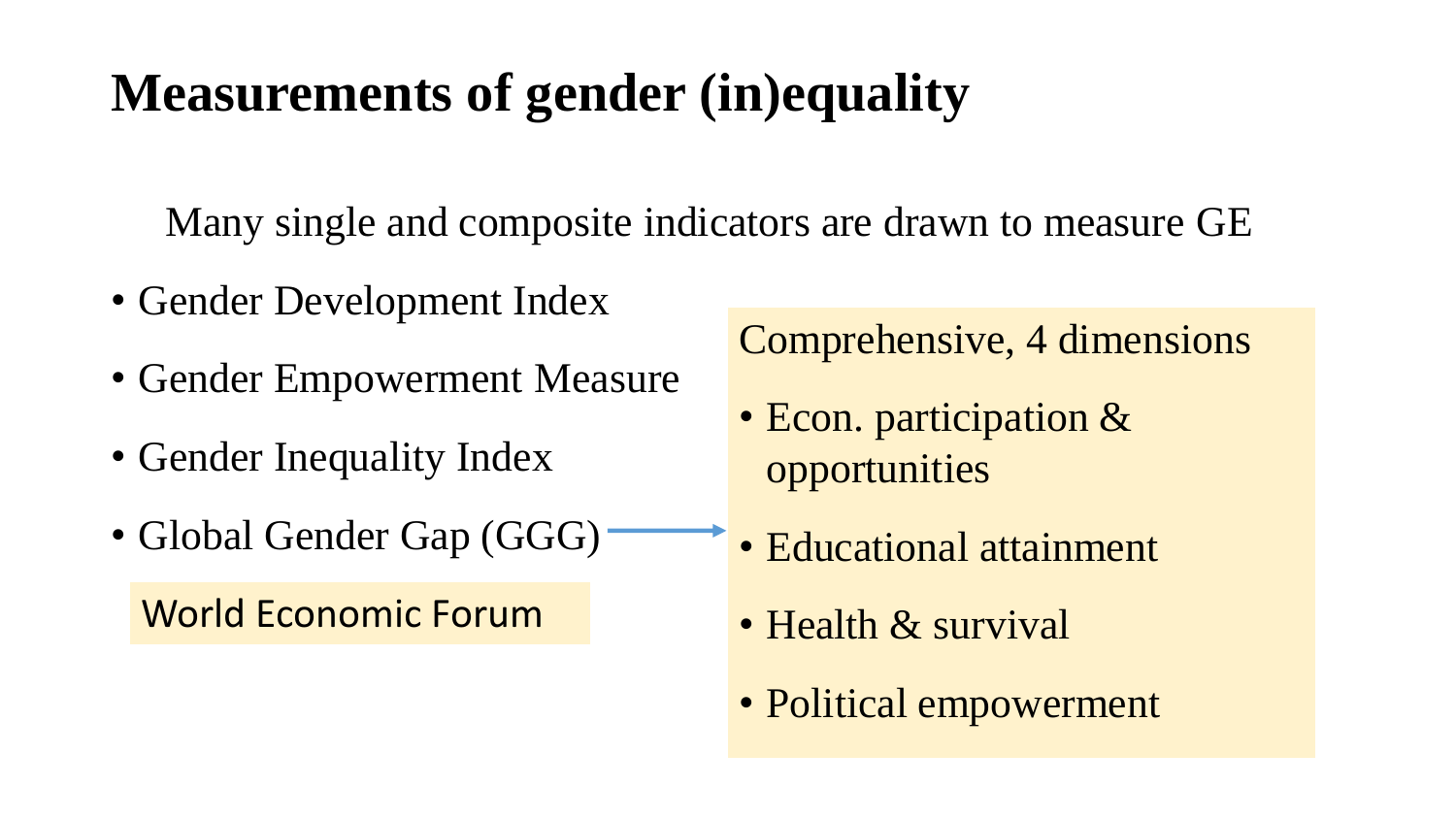### **Gender gap worsened in the labor market & income**

- The gender gap has been largely reduced in formal education and health, but it has been worsened in the labor market. 2016 report
	- FLFP rate=54% (global), but male's  $=81\%$
	- Half of male's income; 2014 report: women can catch up with men in 2095, but 2016 report: women have to wait until 2186 to reach this goal
- Women are less active politically, socially and economically
- China used to have high FLFP, 79.1% in 1990, but dropped to 70.4% in 2014 (World Bank 2015); the gender wage gap in income has also been enlarged (Beijing Normal University Labor Market Research Center 2016)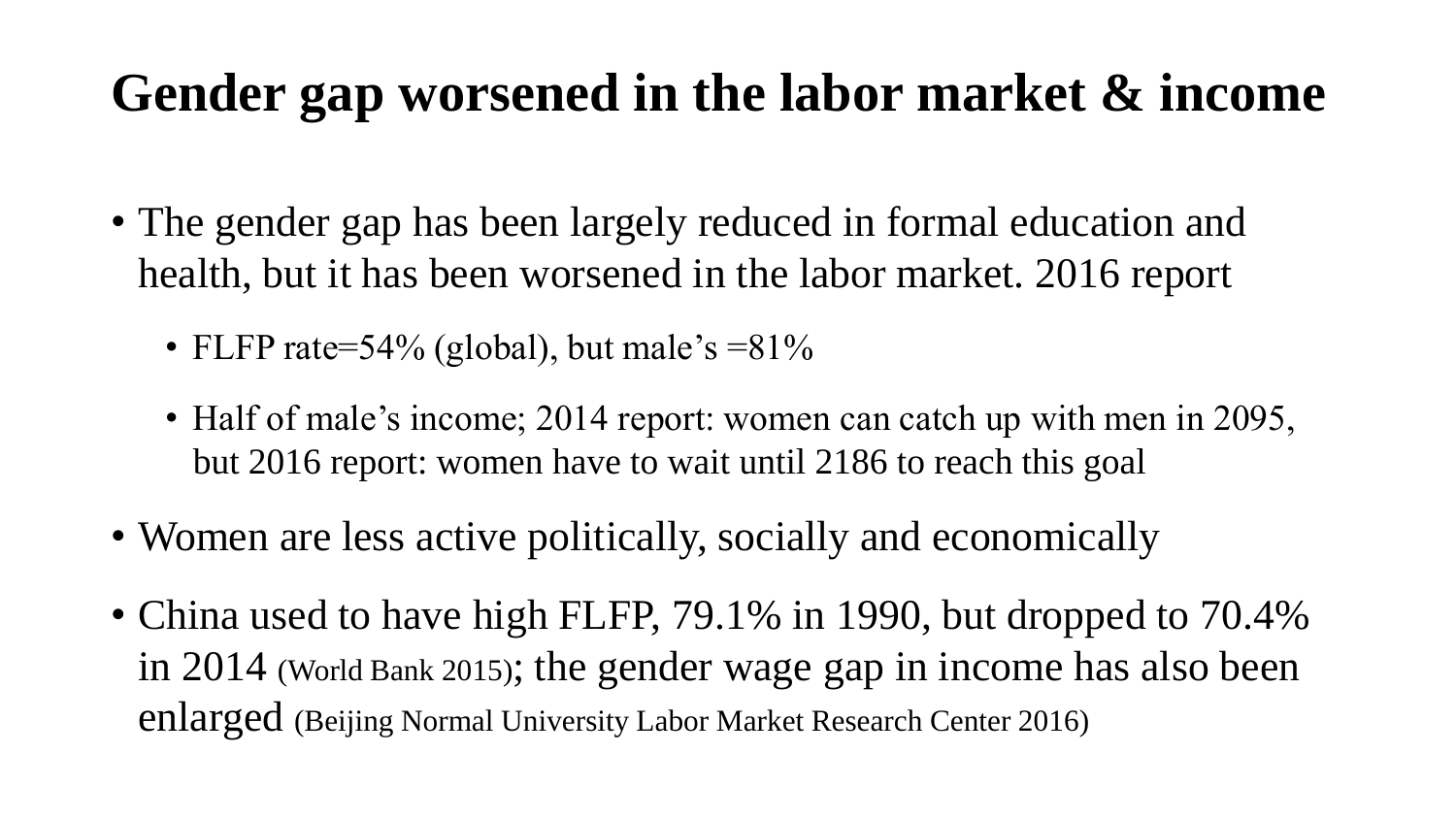

#### **Figure 3. FLFP in East Asia: 1990-2014**

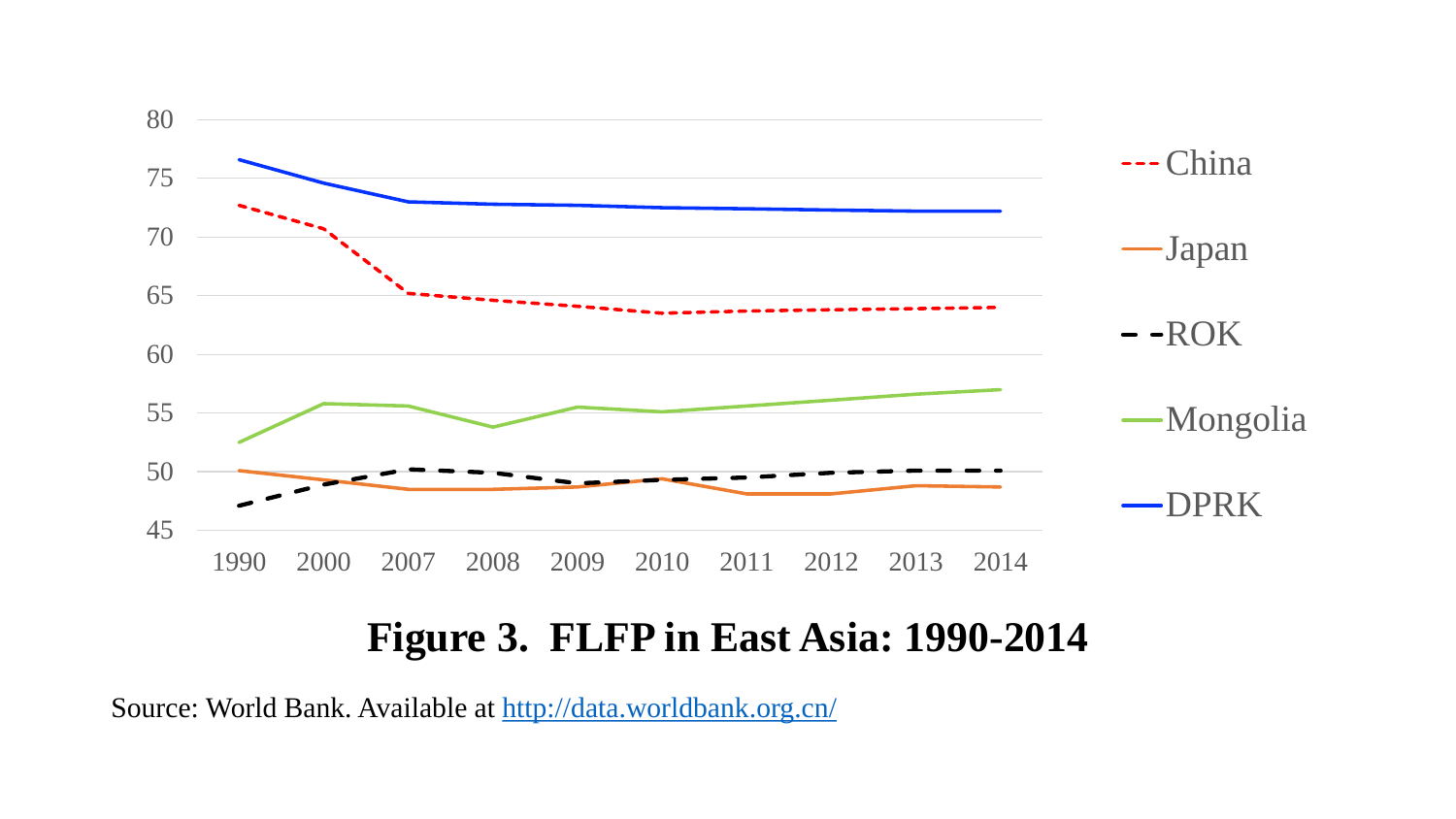- China ranks 99 of 144 countries
- What pulls China down most is its very low ranking in health and survival – it remains the world's lowest-ranked country due to SRB
- Both ROK and China have suffered from a severely skewed SRB, but ROK has successfully brought its number into normal range after 2005
- In China, it has also reduced due to gov. efforts to promote gender equality practices & the crackdown of the "two-illegalities."
- High SRB: the most important indicator among all types of gender inequality – many girls lose their opportunity to be born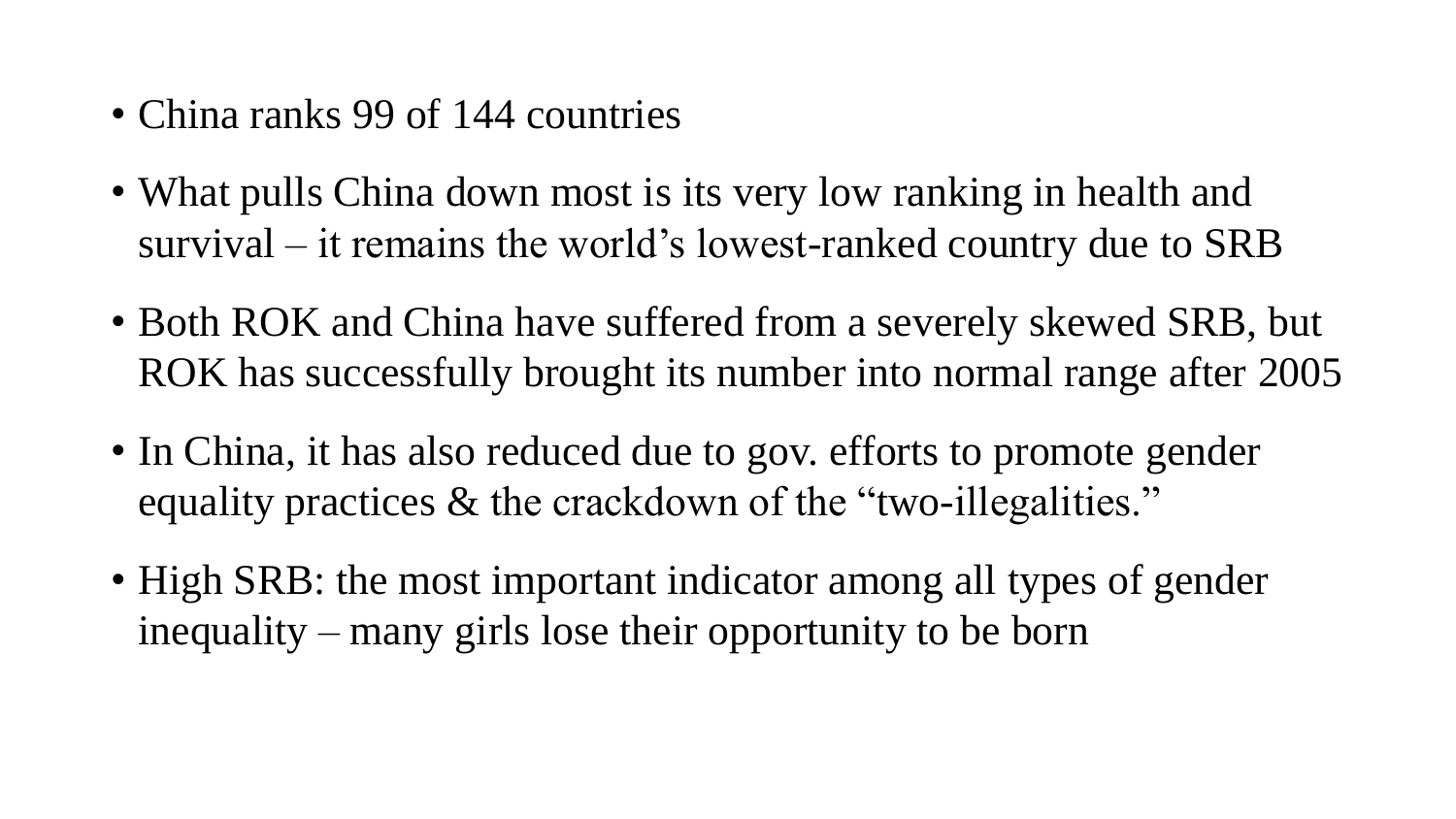

#### **Figure 3. Sex Ratio at Birth in East Asian Countries over Time**

Source: World Population Prospects, the 2016 Revision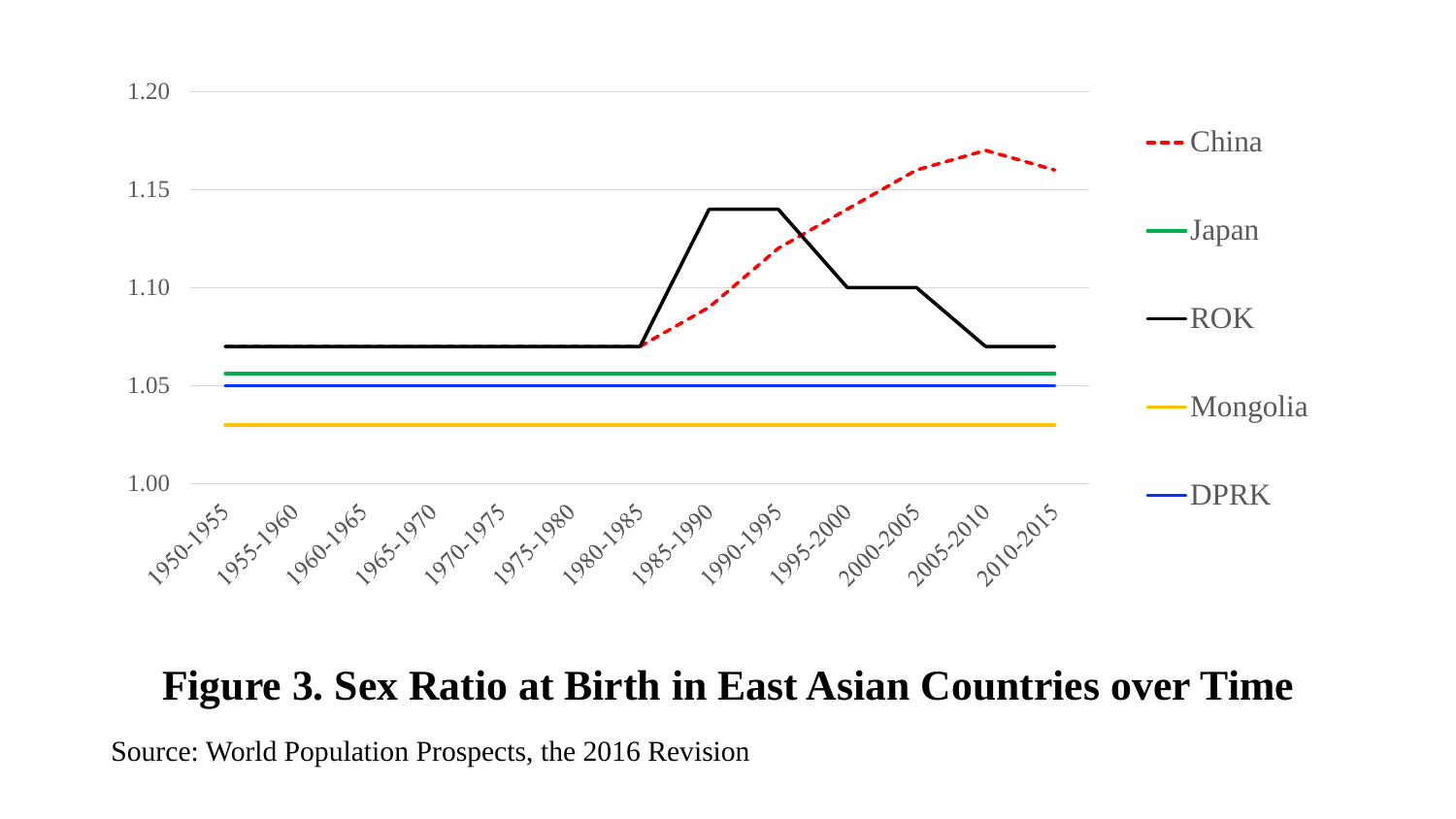|              |        | <b>Rank   Reasons</b>                                                                                                                                                                                |
|--------------|--------|------------------------------------------------------------------------------------------------------------------------------------------------------------------------------------------------------|
| Japan        | 116    | Low scores in labor force & underrepresentation in political<br>participation                                                                                                                        |
| <b>ROK</b>   | $-111$ | • Low ranking in the labor market<br>But large improvement on in professional and technical<br>workers, and in political empowerment                                                                 |
| Mong<br>olia | 58     | • No. 1 in health & survival, $\&$ 23 <sup>rd</sup> in the econ. dimension<br>Women's political participation $= 119th$ , gap in legislators,<br>$\bullet$<br>senior officials, and management level |
| DPRK $n/a$   |        | $27th$ in the GDI. SRB = 1.05 in 2014 (OECD 2014). Low incidence<br>of missing women; FLFP rate is far ahead of other countries                                                                      |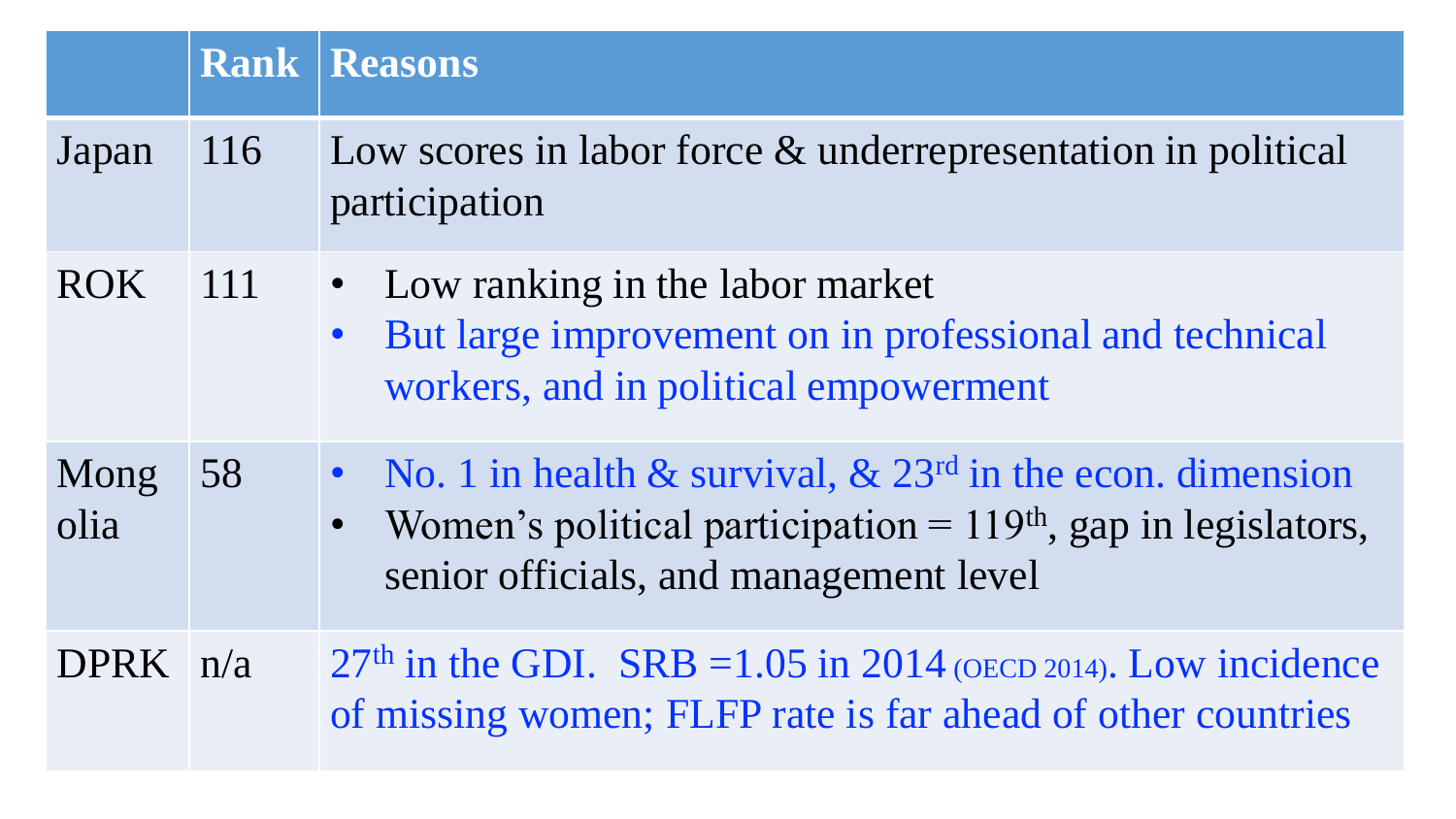### **Social innovation**

- It has been increasingly acknowledged that aging has or will become the new normal in this region, and that gender equality helps maintain peace, democracy and stability in society, and facilitate the progress of inclusive development
- Delayed retirement age and long-term care system have been established or is establishing to cope with aging. Holistic approach, including Anti-Domestic Violence Law (in China), and familysupportive policies has been adopted to promote gender equality, and facilitate women's work and family balance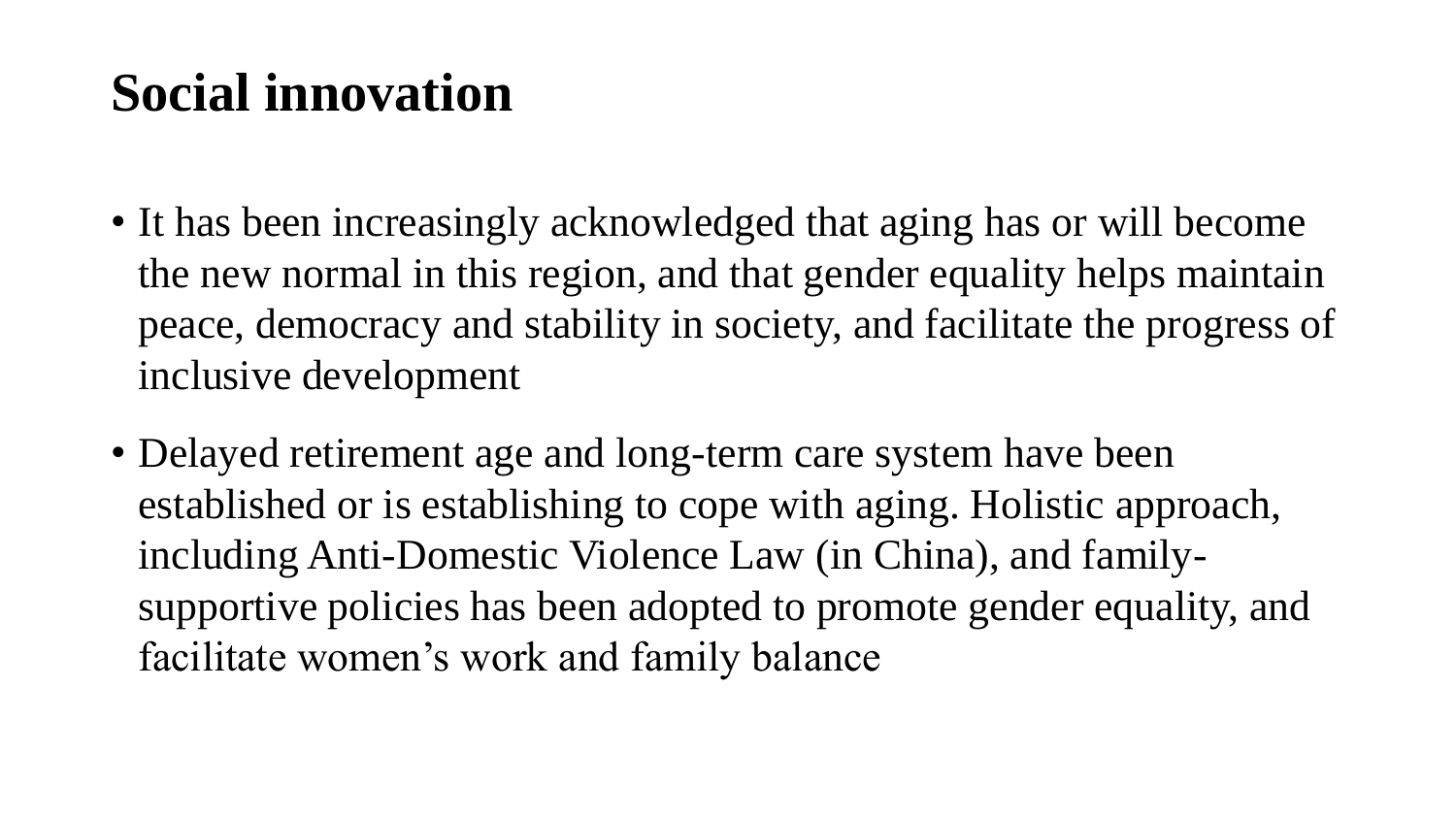### **Social innovation**

- Building inclusive societies for all is not simply a matter of business as usual or a better implementation of existing policy frameworks
- Such an agenda calls for social innovation in knowledge and policies, among others
- Understanding long-term trends and policy effects of aging has been facilitated by scientific studies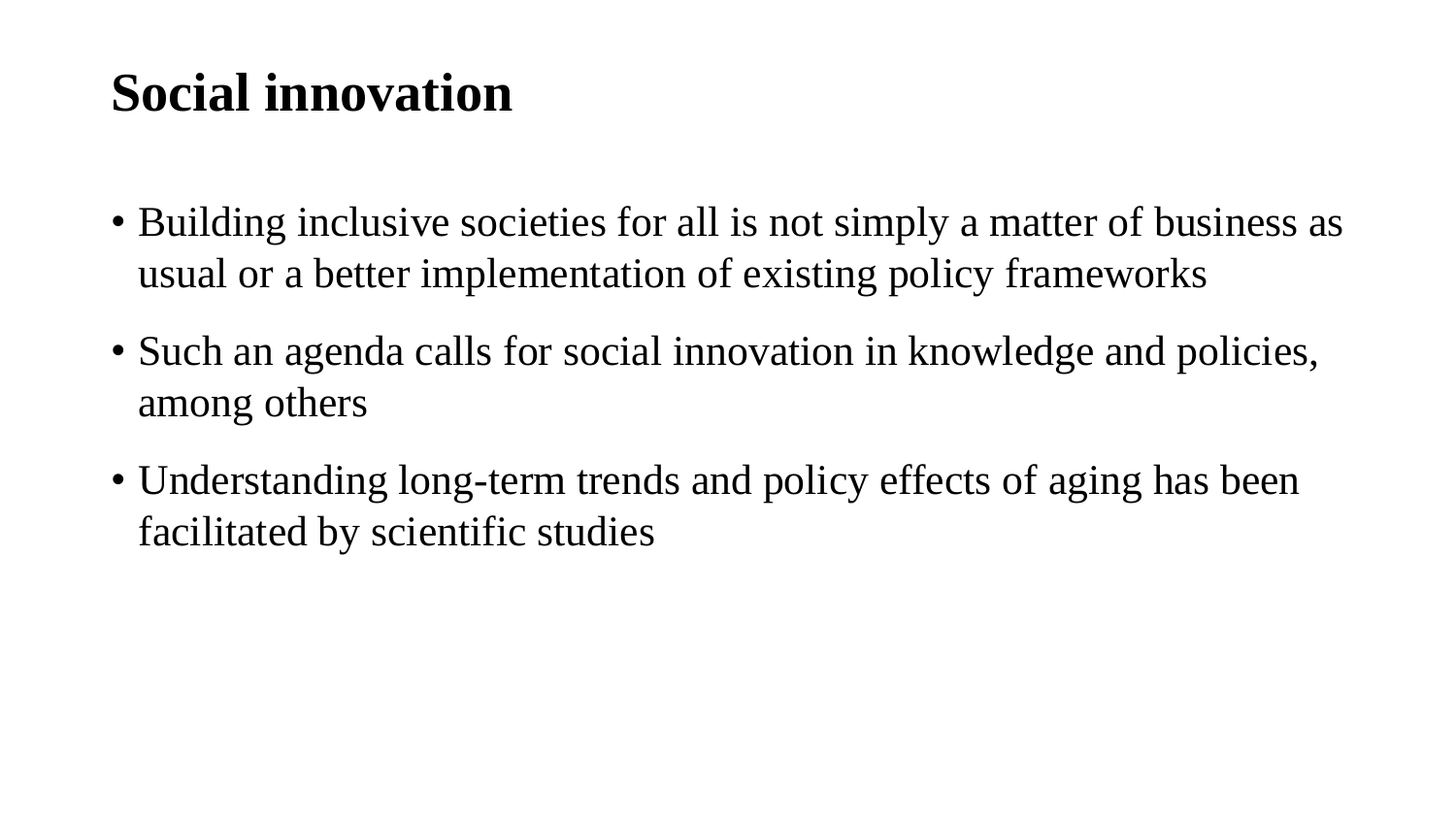### **Social innovation: What knowledge we have gained**

- Our society is shifting away from young to old age structure, and aging has or will become the new normal in this region
- Increasing knowledge has been acquired on the consequences of aging at all levels in the context of ultralow fertility, rapid pace of urbanization and economic growth, and changing family
- Gender equality is not simply a private issue but also a public issue
- Gender equality may maintain peace, democracy and stability in society, and facilitate the progress of inclusive social development
- Improved women's status in the early life stages will better empower their latter years.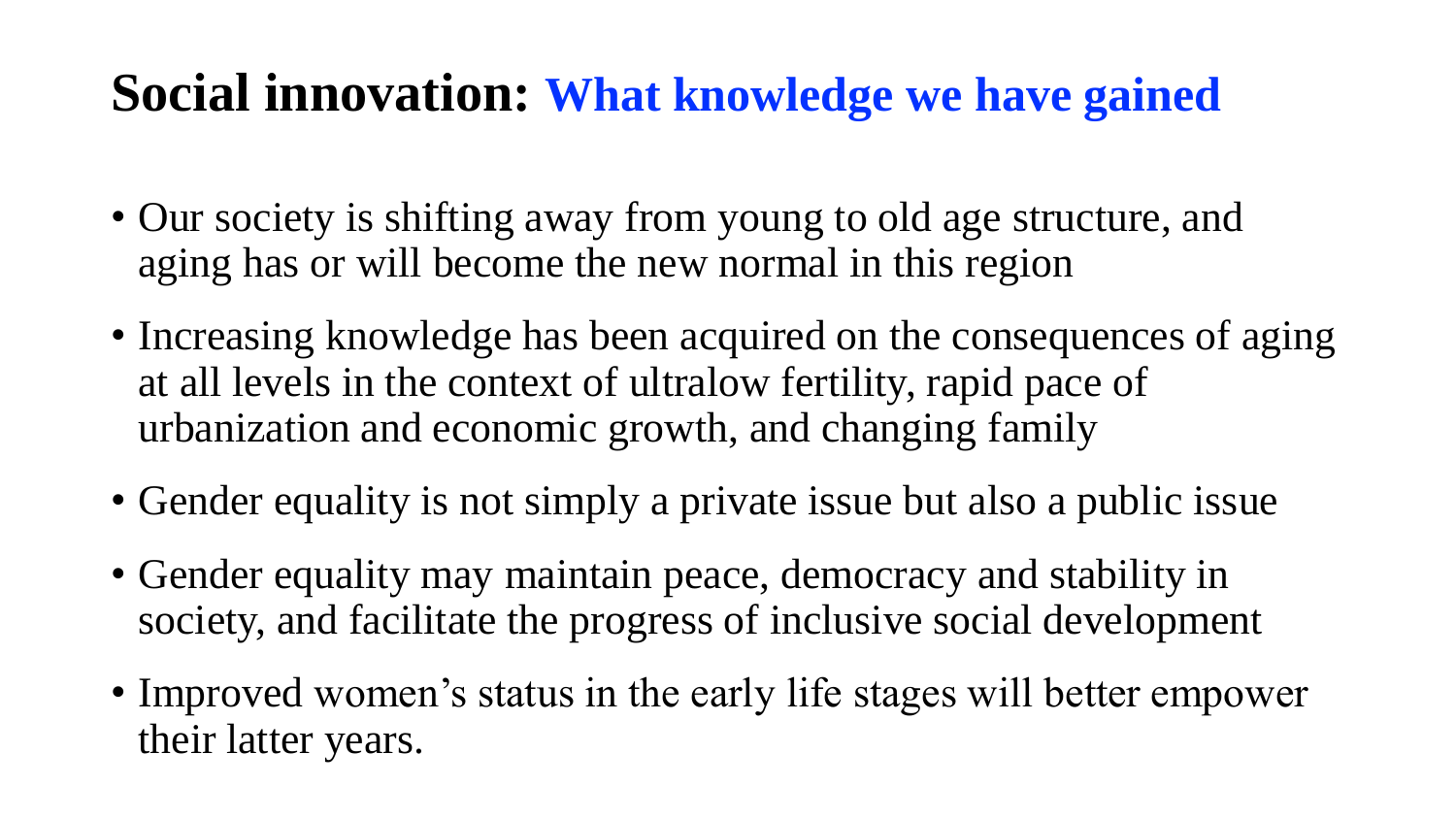### **Social innovation: What policies have been adopted and implemented**

- Long-term care system has been established or is establishing to cope with aging, especially in Japan
- Holistic approach has brought high SRB back to normal in ROK
- Anti-Domestic Violence Law has been implemented in China in 2016
- Family-friendly policy has been adopted in various countries to facilitate women's work and family balance

While most EA countries have made noticeable progress in promoting GE & policy framework dealing with aging, challenges remain salient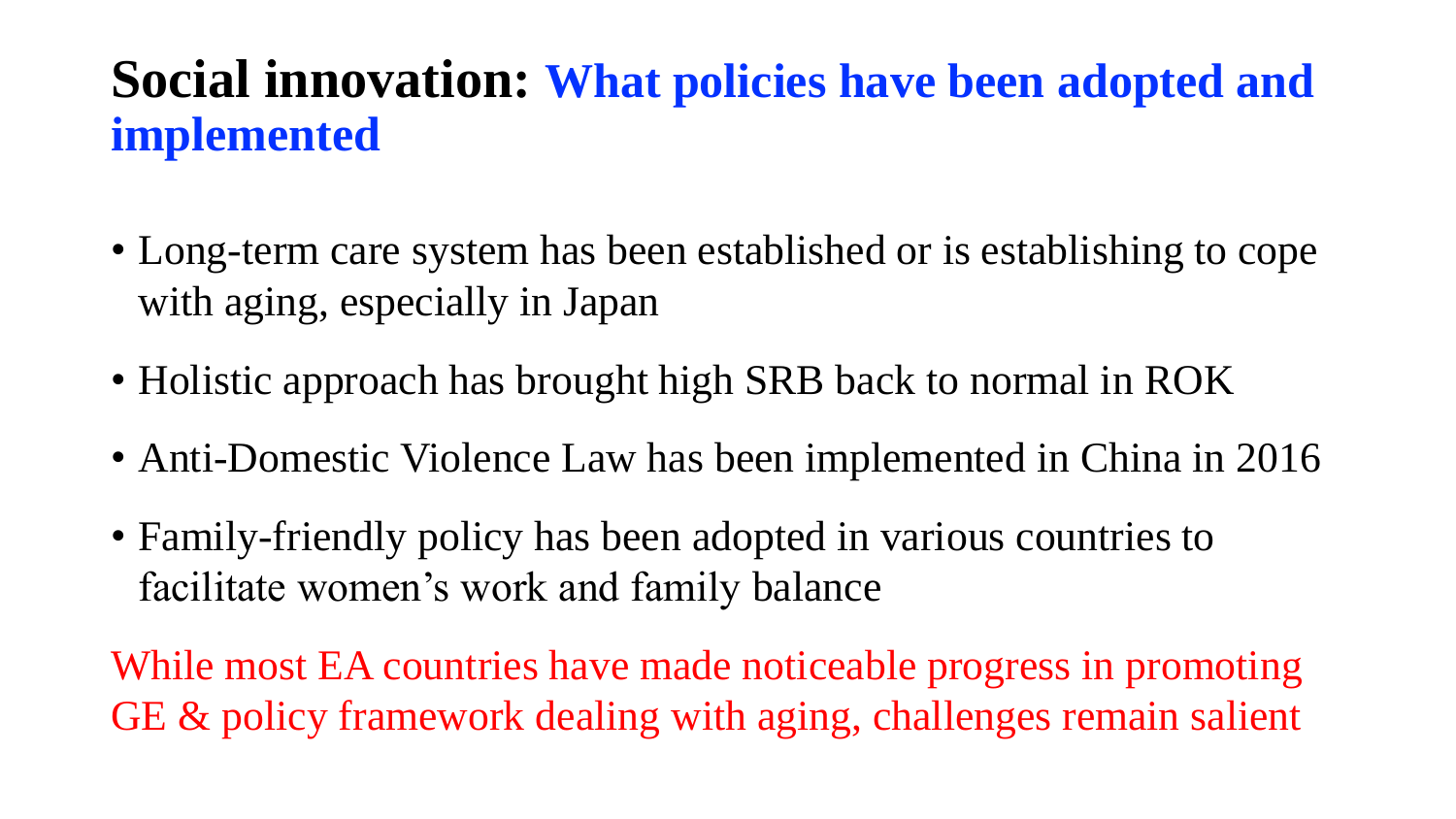### **Cross-cutting Challenges**

**The roles of public policy in promoting healthy and productive aging and gender equality are uncertain**

- Pop. = top-heavy. Need proactive policies to deal with it, but they will not be the correct response to every challenge in every country
	- Delayed retirement ages  $\rightarrow$  (-) family support for elderly & kids
	- Policies encouraging FLFP **in the context of insufficient public childcare support** may exacerbate work-family conflicts of women
- Longer lifespan & fewer births  $\rightarrow$  aging
	- Work-family balance; "ideal employee" vs. "ideal motherhood"  $\rightarrow$  "double" losses"  $\rightarrow$  either give up childbearing or being active in the labor market
	- How to achieve a work-family life "win-win" situation and cost-effective solution to aging remains unclear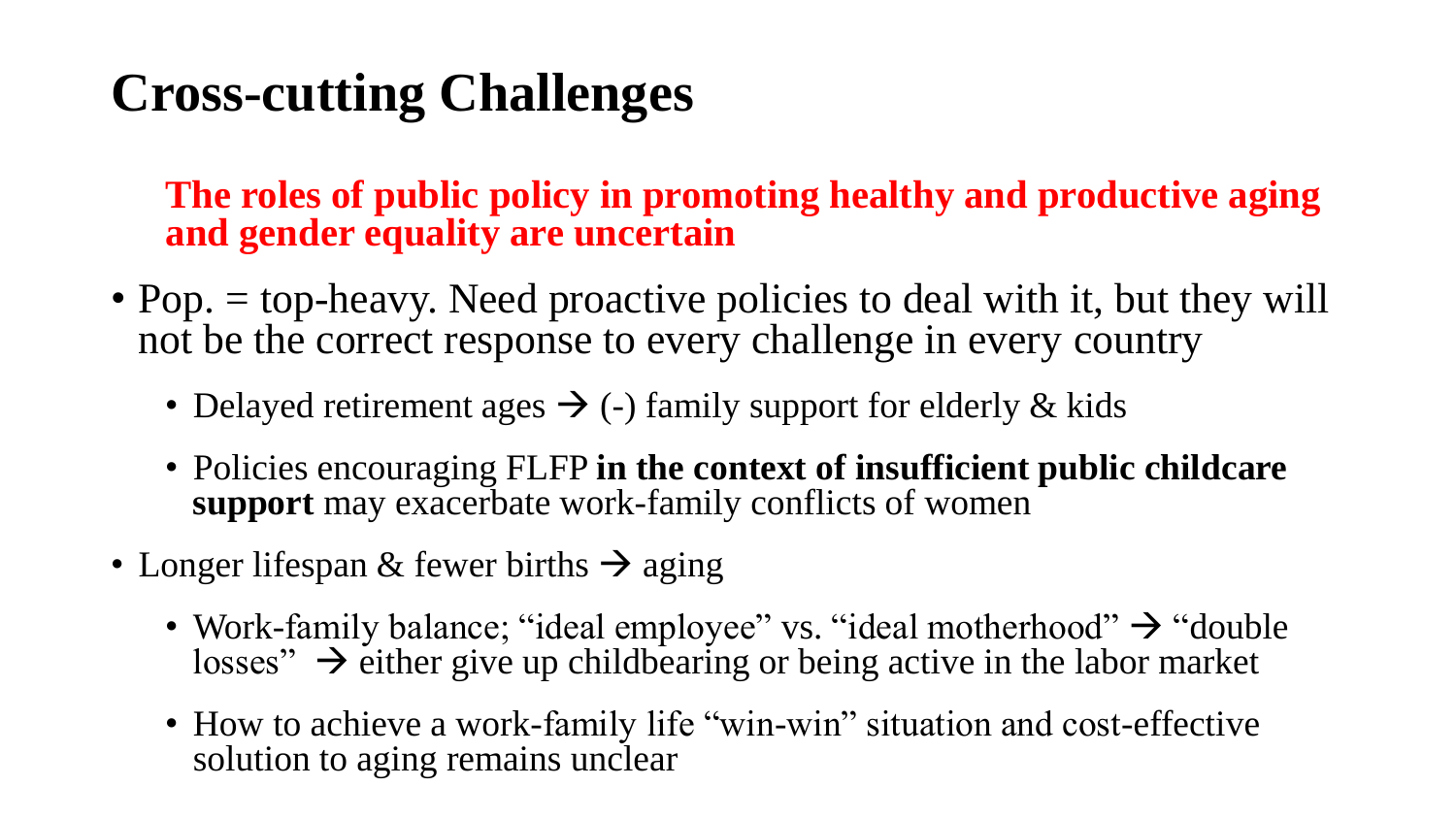### **Changing family structure (-) family support for daily care & generated (+) demand of the elderly for public support**

- Japan, ROK and China: structural forces  $\rightarrow$  fundamentally reshaped fertility norms  $\rightarrow$  lowest TFR  $\rightarrow$  family size and living arrangements
- Parent-child co-residence: effective means for the elderly to be taken care of in twilight years, but this practice has declined
	- China: for those aged 65 to 70, co-residence fell from nearly 66% in the early 1980s to roughly 43% in 2011
	- ROK: ages  $65+$ , (-) from over 80% in 1980 to well under 30% by 2010 (Lee 2009)
	- Living apart  $\rightarrow$  inconvenient for elderlies' daily care and family support  $\rightarrow$  big challenge for living a decent life in later years when no public support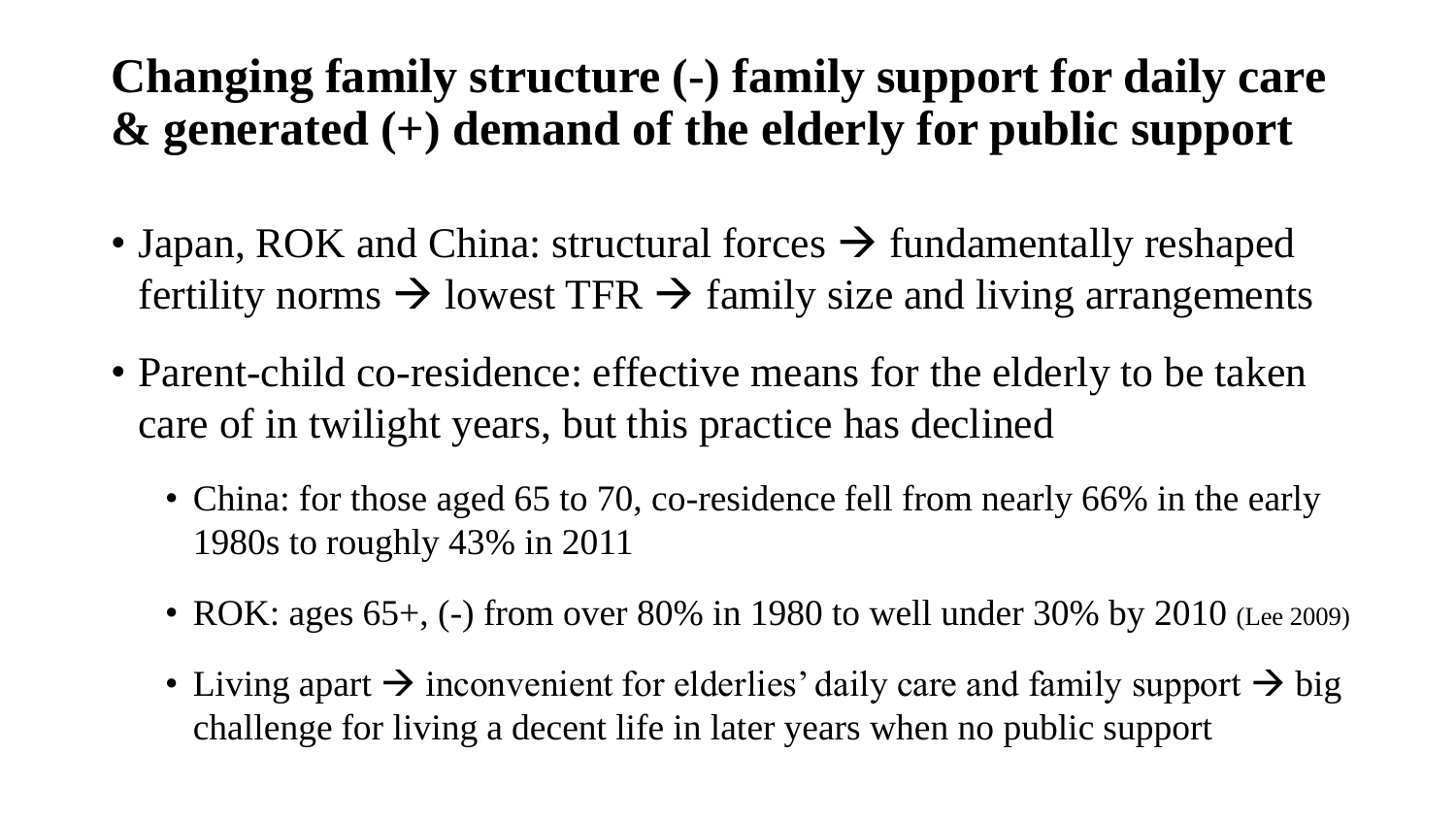### **Each country has unique challenges in response to aging and gender equality: China**

- **Urbanization due to R-U migration complicates aging issues**. Selectivity in migrants  $\rightarrow$  leave elderlies residing in less developed areas, demanding for public and private supports in monetary terms and in daily care
- **The universal TCP may exacerbate gender discrimination in the labor market**, **and put heavier burden on the grandmothers when pro-family policies are lacking**. Employers prefer to hire men to avoid the expenses of maternity leave and childcare; the arrival of the second child place greater burden for grandmothers in childcare due to the lack of public support
- **Many men in low socioeconomic status will have no chance to find a wife due to the high SRB and sky-high cost of marriage**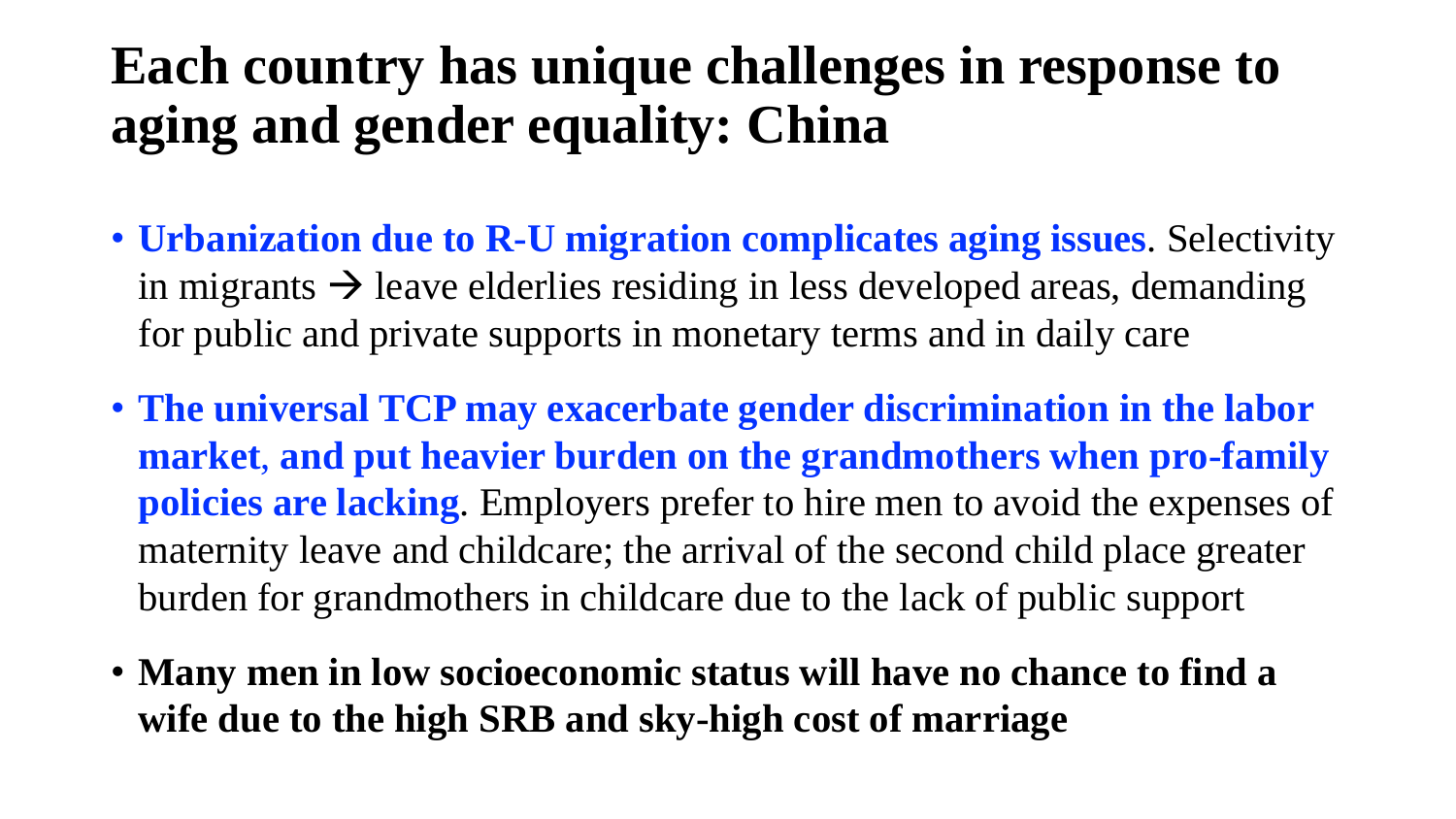# **Policy Implications**

- Demographic transition & SDT have reshaped & will further reshape EA societies and economies, presenting tremendous challenges for policy makers, communities, and citizens
- However, "demography is a powerful force in development, but it is not destiny" (World Bank 2016)
- Policy makers in EA have the potential to promote a society for all
- This will require more integrated methods of approaching public policy and service delivery systems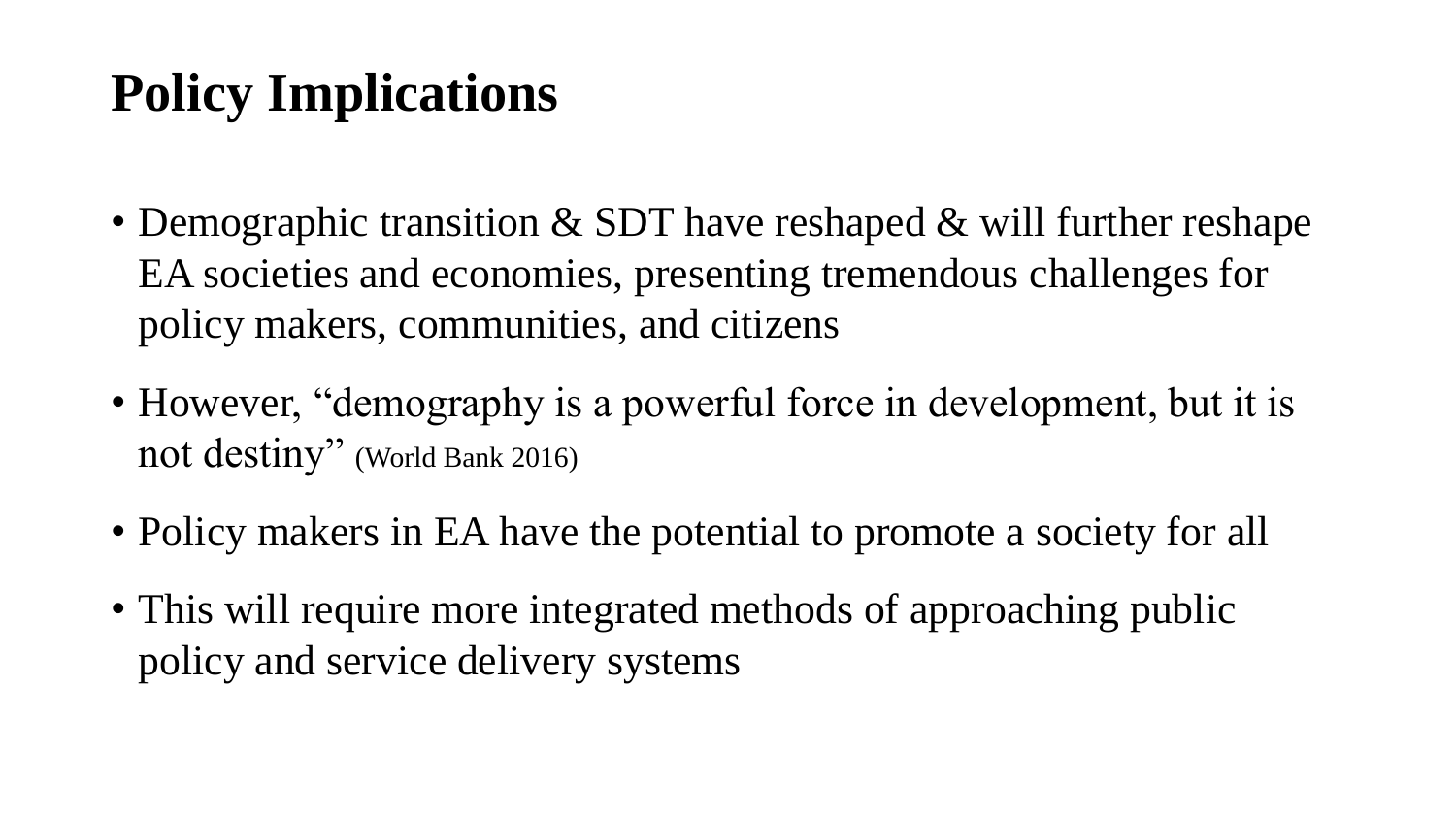# **Holistic approaches is necessitated in order to be prepared for an aging society**

- The proportion of the elderly is expected to increase further
- Being prepared for an aging society would require holistic approaches
	- Increasing pensions and welfare
	- Ensuring social care funding
	- Building sustainable home- and community-based long-term care system
	- Providing collaborative working to improve services for elders
	- Promoting the role of tele-care in services for older people, etc.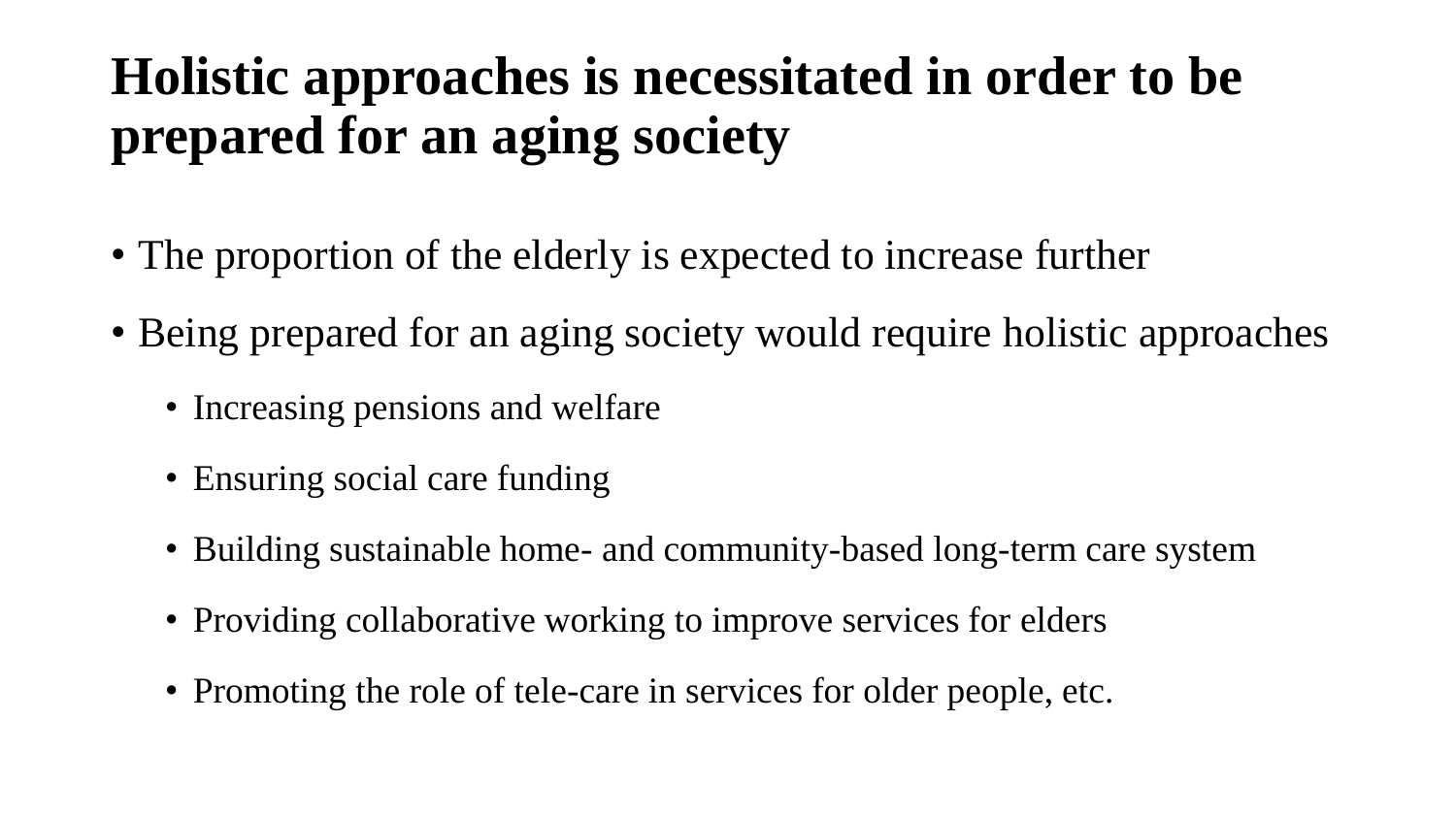### **Prioritize the most vulnerable population, rural, female and the oldest old**

- The rural, female and the oldest old are more likely to suffer from poverty- economically, medically and socially
- Thus, they should be the first targets of pension policy, medical services and insurance, increasing the investment and coverage of social security
- In China, the share of reimbursement of medical service and nursing home care for the elderly should also be increased, as well as the provision of long-term care services and extra stipend to the elderly in rural areas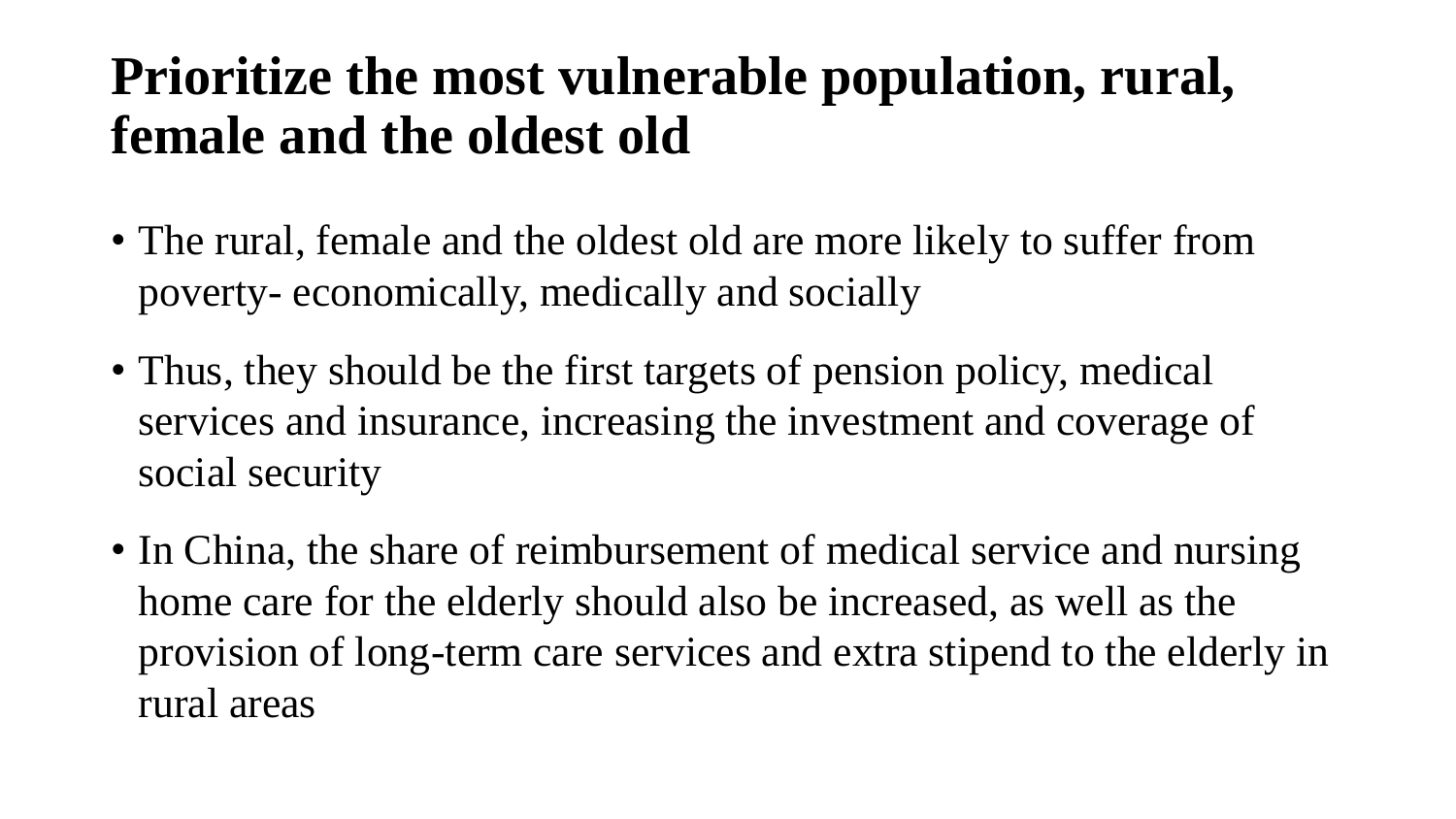### **Adopt the life course approach to empower younger people and women in early life stages**

- Vulnerability of the elderly and elder women may be reduced if women are able to lead better lives in their early days
- It is not just the elderlies who should be the only focus
- We should start empowering women from early childhood, childbearing age, working age, right through to older ages
- Encouraging more women to join the workforce, reforming existing pension schemes, and shifting healthcare focus from hospital care to primary care are demands which need to be heard and be acted upon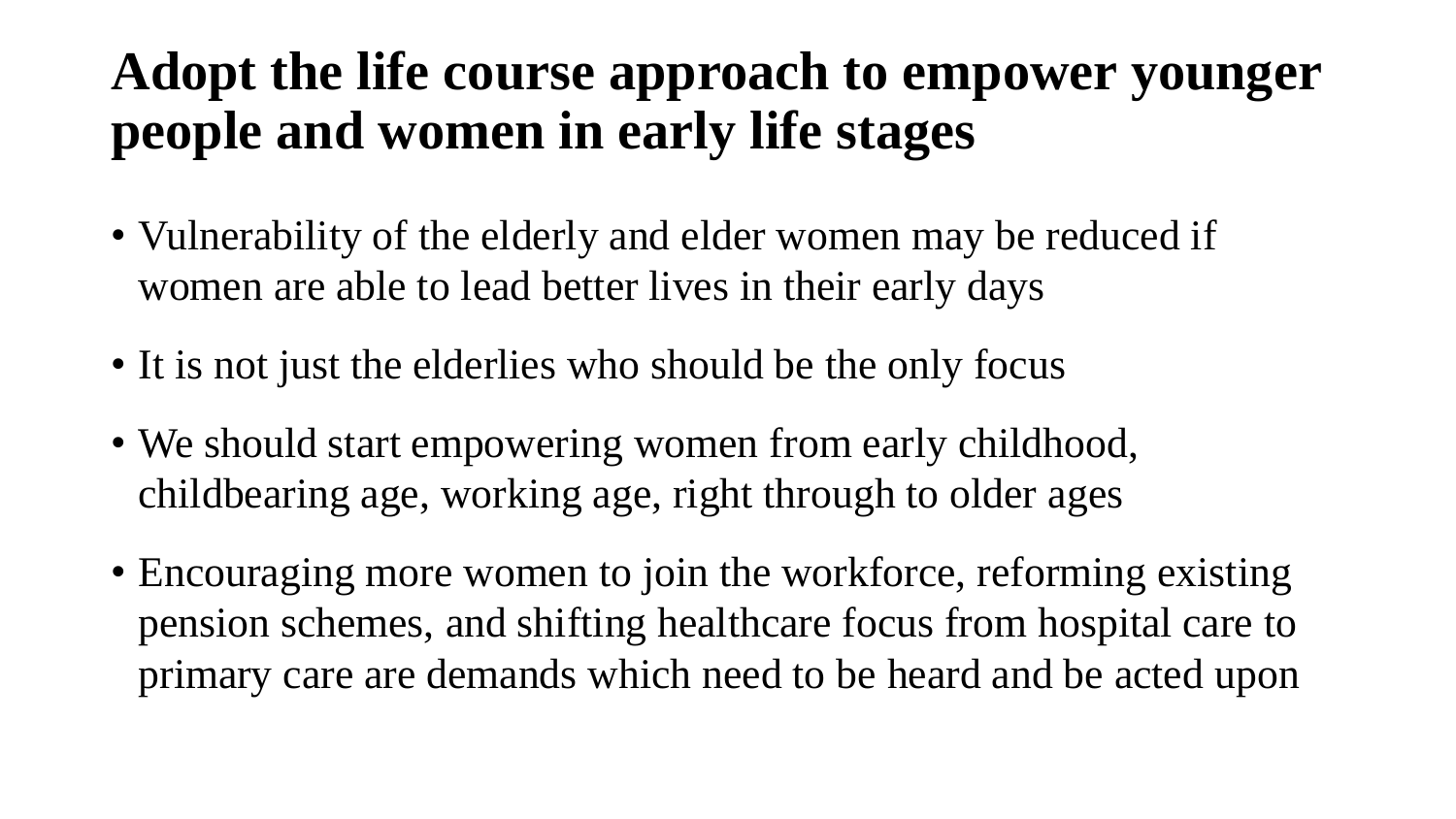### **Conduct cross-national research for evidenceinformed policymaking and policy responses**

- EA nations should recognize the essential importance of cross-national research in policy making
- They should develop multidisciplinary and longitudinal research, and collaborate in collecting data that are comparative, harmonized and standardized, and readily accessible for communities of scientists
- Such data can best reflect the long-term interrelationships among changing family structures, work, health and economic status, and enhance the ability of policymakers to evaluate institutional and programmatic features of aging policy, and maximize policy choices